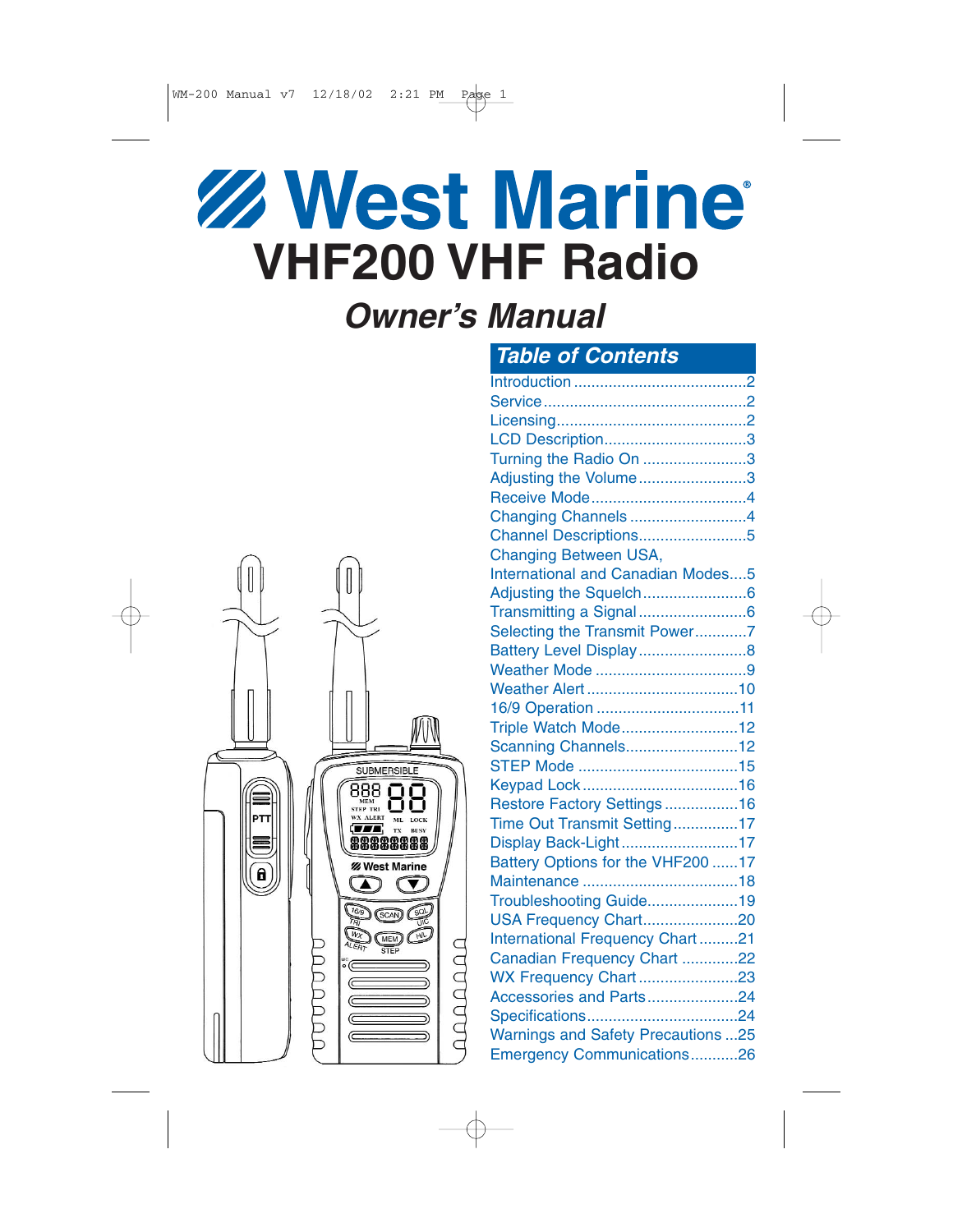#### *Welcome!*

Thank you for purchasing the West Marine VHF200. This product was designed and built for boaters to use in the harsh marine environment. With proper care this product should provide you with years of trouble-free operation.

Your satisfaction with this product is backed by the entire West Marine organization worldwide.

#### **Remember:**

- Safety and distress calls take priority over all others.
- You must monitor Channel 16 when you are not operating on another channel.
- False or fraudulent distress calls are prohibited under law.
- Information overheard but not intended for you cannot lawfully be used in any way.
- Indecent or profane language is prohibited.

## *Service:*

In the event that the radio fails to perform, or needs servicing, please send directly to our Electronics Repair Center in Hollister, CA. Be sure to include your return mailing information and a detailed accounting of the problems experienced and/or the service requested.

**West Marine Electronics Repair Center 2395 Bert Court Hollister, CA 95023**

## *Radio Licenses:*

#### **1. Ship Station License**

An FCC ship station license is no longer required for any vessel traveling in US waters which uses a VHF marine radio, RADAR, EPIRB, and which is not required to carry radio equipment. A license is necessary however for a DSC MMSI number, or for any vessel required to carry a marine radio on an international voyage, carrying a HF single side band radiotelephone or marine satellite terminal. For more information, see the FCC's Fact Sheet PR 5000 #14. FCC license forms, including applications for ship (506) and land station licenses can be downloaded via the Internet at www.fcc.gov/forms. To obtain a form from the FCC, call (888) 225-5322.

#### **2. Radio Call Sign**

Currently the FCC does not require recreational boaters to have a Ship Radio Station License. The USCG recommends that the boat's registration number and the state to be used.

#### **3. Canadian Ship Station Licensing**

You do not need a license if your vessel is not operated in sovereign waters of a country other than Canada or the USA. If you do need a license, contact their nearest field office or regional office or write:

**Industry Canada Radio Regulatory Branch Attn: DOSP 300 Slater Street Ottawa, Ontario Canada, K1A OCA**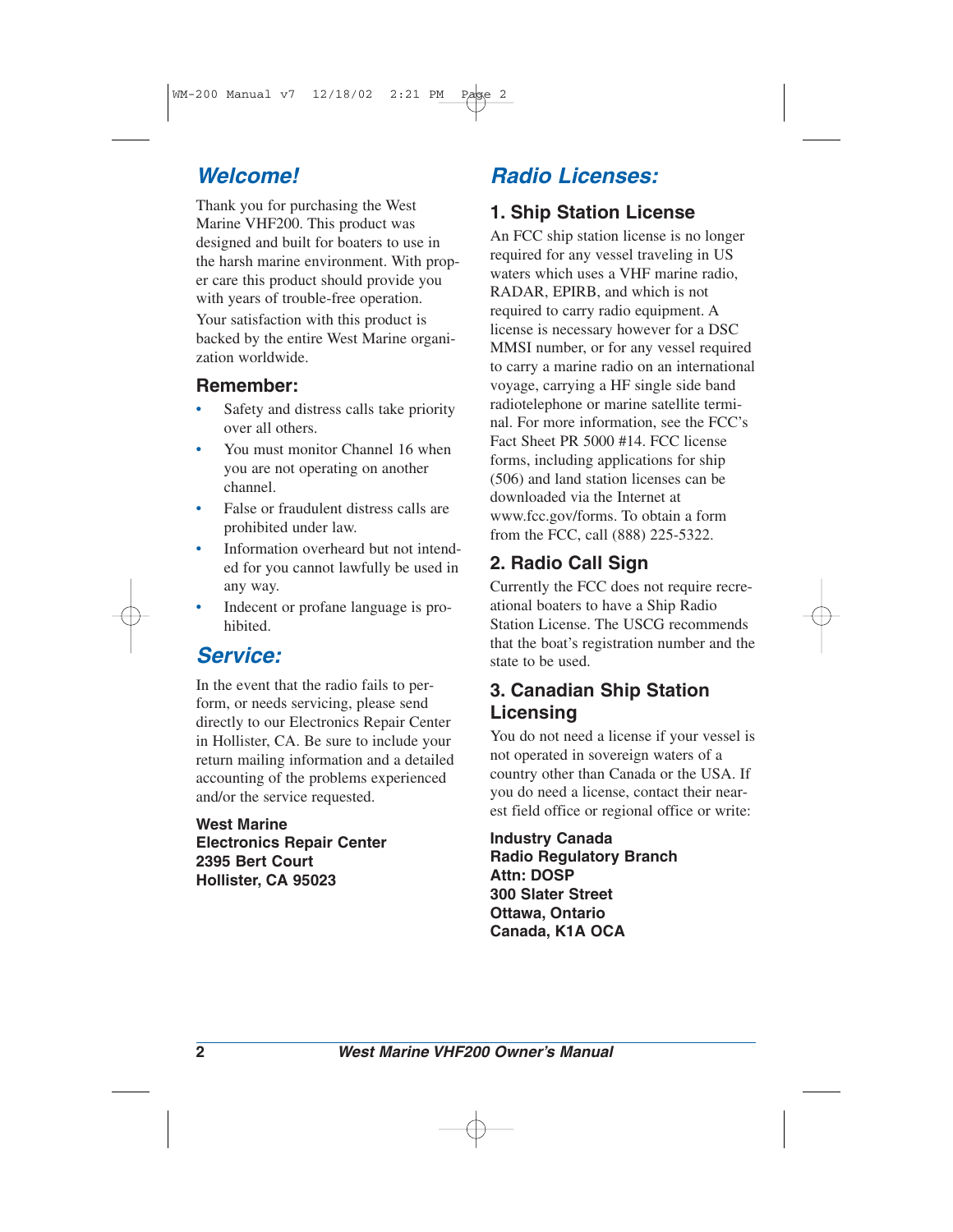# *LCD Description*





USA/INTERNATION-AL/CANADIAN (UIC) Mode display (page 5)

Channel Number display (page 4)

Battery Level display indicator (page 8)

*LCD Display*



Radio Status Display; shows long and short channel descriptions, warnings, and radio information (page 5)

- **MEM** Shown when channel is in scan memory (page 14) **STEP** Shown when radio is in **STEP** mode (page 15)
- **TRI** Shown when Triple Watch has been selected (Page 12)
- **WX** Shown when radio is in Weather (**WX**) Mode (page 9)
- **ALERT** Shown when radio is in Weather Alert Mode (page 10)

| м         | Shown when medium transmit<br>power is selected (page 7) |
|-----------|----------------------------------------------------------|
| L.        | Shown when low transmit<br>power is selected (page 7)    |
| LOCK      | Shown when keypad is locked<br>(page 16)                 |
| <b>TX</b> | Shown when transmitting (page<br>6)                      |
|           | Shown when radio is receiving a                          |



**BUSY** 

**TX** 

*Fig. 1: Power On Display*

## *1. Turning the Radio On*

signal (page 3)

Turn the Power/Volume Knob clockwise until it clicks. The radio will power up in the same condition as it was last used. The last Channel Mode (**USA/INT/CAN**), Channel, TX Power, Key Lock, Squelch Level, etc. are restored. The Radio Status Display will show **POWER ON**. (Fig. 1)

## *2. Adjusting the Volume*

Turn the Volume Knob clockwise to increase volume and counterclockwise to decrease volume.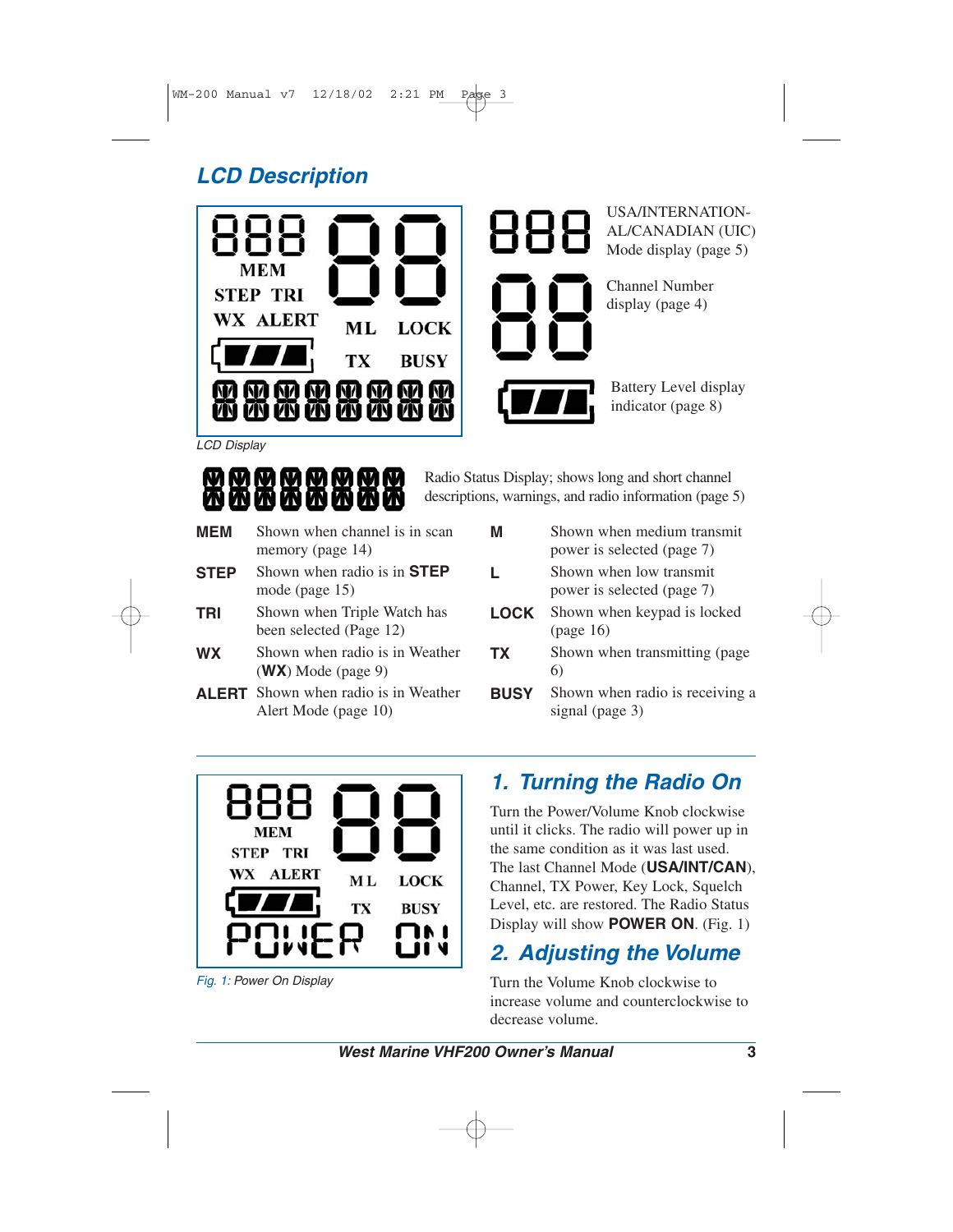

*Fig. 3a: Receive Display*



*Fig. 3b: Stand By Display*



*Fig. 4: Channel number and memory status*

# *3. Receive Mode*

When the radio receives a signal, the Radio Status Display will show the message **RECEIVE** (Fig. 3a) for three seconds before reverting to the channel description. The **BUSY** indicator will also be shown. This is an indication that you should not transmit until the **BUSY** indicator is not showing.

When the signal ceases the radio will display **STAND BY**. (Fig. 3b)

After three seconds, the display returns to the channel name.

# *4. Changing Channels*

To change channels, press the  $\triangle$  or  $\nabla$ keys.

- If the  $\triangle$  or  $\nabla$  key is pressed for more than one second, the channel will change rapidly.
- The radio displays memory status and TX Power status of the channel as you change the channels. (Fig. 4)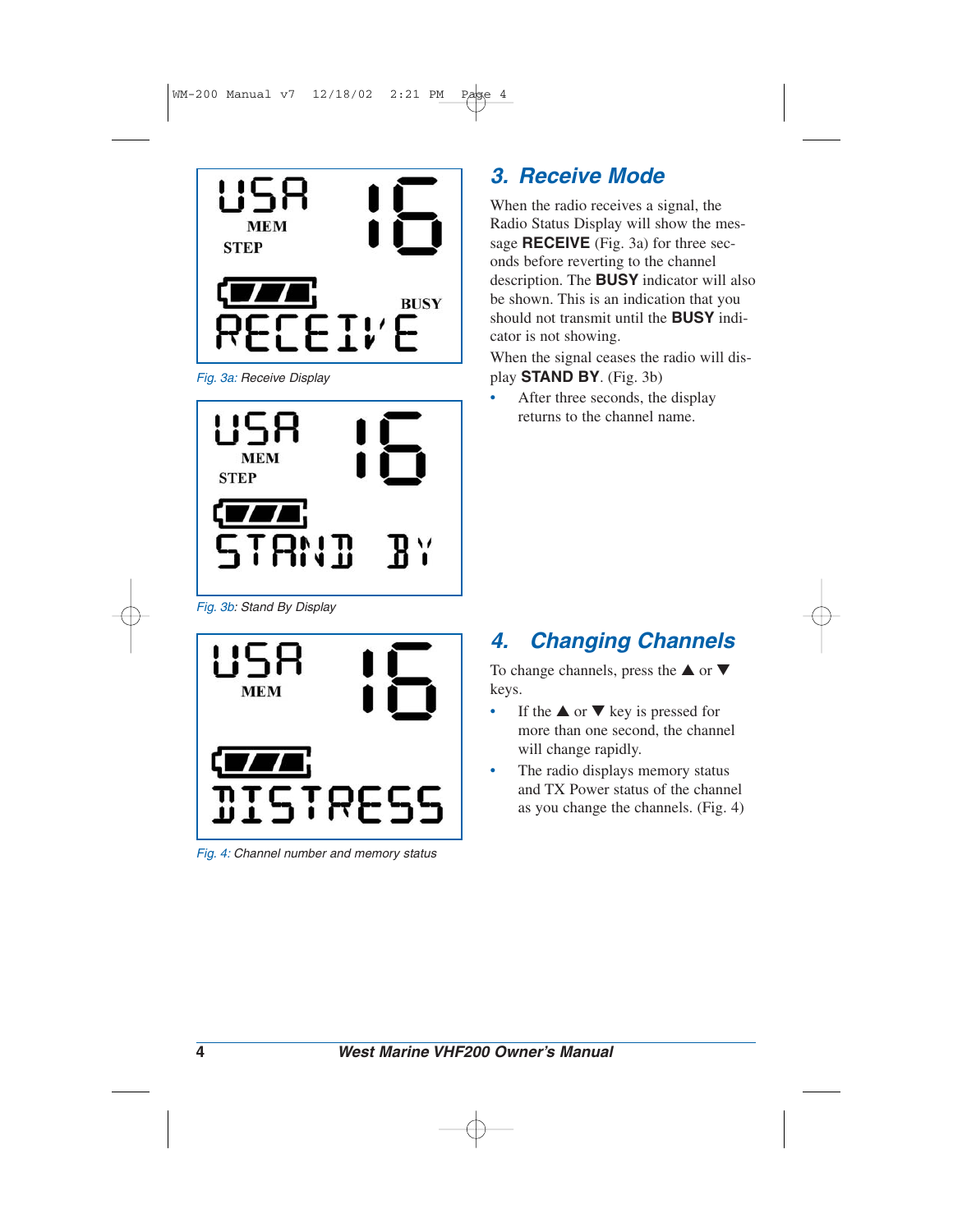

*Fig. 5: Current Channel, MAR OPER Display*





*Fig. 6b: Select International Mode*



*Fig. 6c: Select Canadian Mode*

## *5. Channel Descriptions*

The Radio Status Display indicates the type of channel you have selected with both a long and a short description. (Fig. 5) The long description will scroll from right to left, and will be replaced by a shorter description that stays in the Radio Status Display. There is no universal agreement on how to describe each channel, and some channels have different purposes depending on where you're located in the US, but we've done our best to provide helpful information. See the appendix for a complete list of long and short channel descriptions (pp. 20-23)

• Channels used by recreational boaters for ship to ship conversations are listed as **NON-COMMERCIAL** in the description. Examples are Channels 68, 69, 71, and 72.

## *6. Changing Between USA, International, and Canadian Modes*

Different areas of the world use different VHF frequencies, although the channel designation (1–88) may be the same. There are three modes: USA, International, and Canadian. Press and hold the **UIC** key for two seconds to change from USA to International to Canadian Modes in turn.

- When Country Mode is changed, Channel 16 is automatically selected, not the last channel used. (Fig. 6a–6c)
- The Radio Status Display will verify your selection with **SEL USA, SEL INTERNATIONAL,** and **SEL CANADIAN**.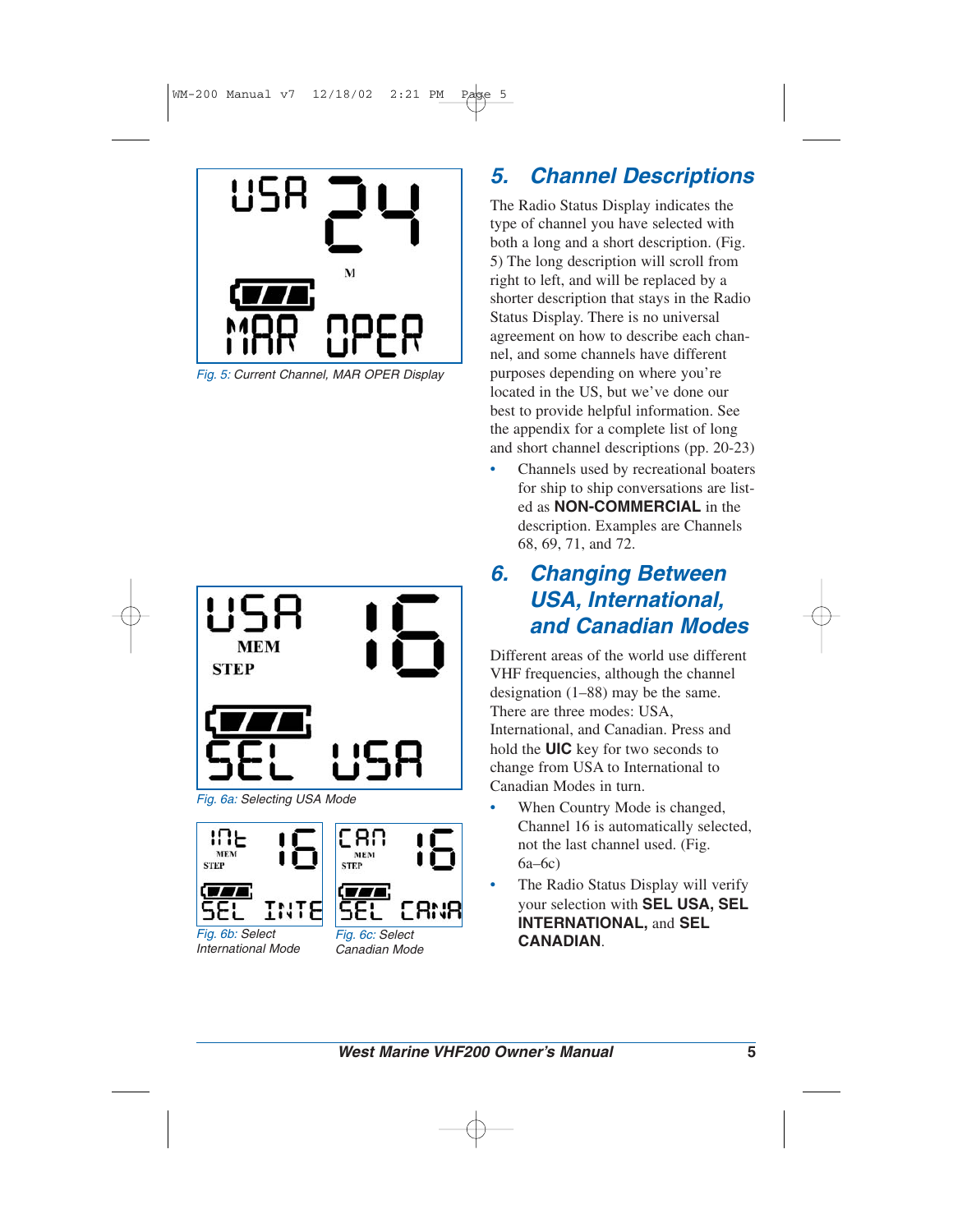

*Fig. 7a: Squelch Level Setting Mode*



*Fig. 7b: Squelch Level Changed display*



*Fig. 8a: Transmitting at High Transmit Power*

## *7. Adjusting the Squelch*

The Squelch Control reduces the static and noise heard on the radio, but allows strong signals to be heard clearly. To adjust the squelch setting, press the **SQL/UIC** key quickly. The Radio Status Display will show **SQL - 0X**, where **X** is the current squelch setting. (Fig. 7a) Press the  $\triangle$  or  $\nabla$  keys to adjust the squelch setting from **00** to **08**. Higher settings allow only stronger signals will be heard, while lower settings allow weak signals to be received (and possibly annoying static). Generally, the squelch control should be set for the lowest setting that eliminates unwanted static.

- Level **00** allows all signals to be heard.
- After no buttons are pressed for 3 seconds, the radio will return to normal receiving mode and the Radio Status Display will show **SQUELCH LEVEL CHANGED**. (Fig. 7b)

## *8. Transmitting a Signal*

To transmit a signal, press the Push-To-Talk (**PTT**) button on the left side of the radio. When **PTT** button is released, the radio returns to Receive Mode.

• As soon as the **PTT** key is pressed, the Radio Status Display will show the transmit power selected. (Fig. 8a)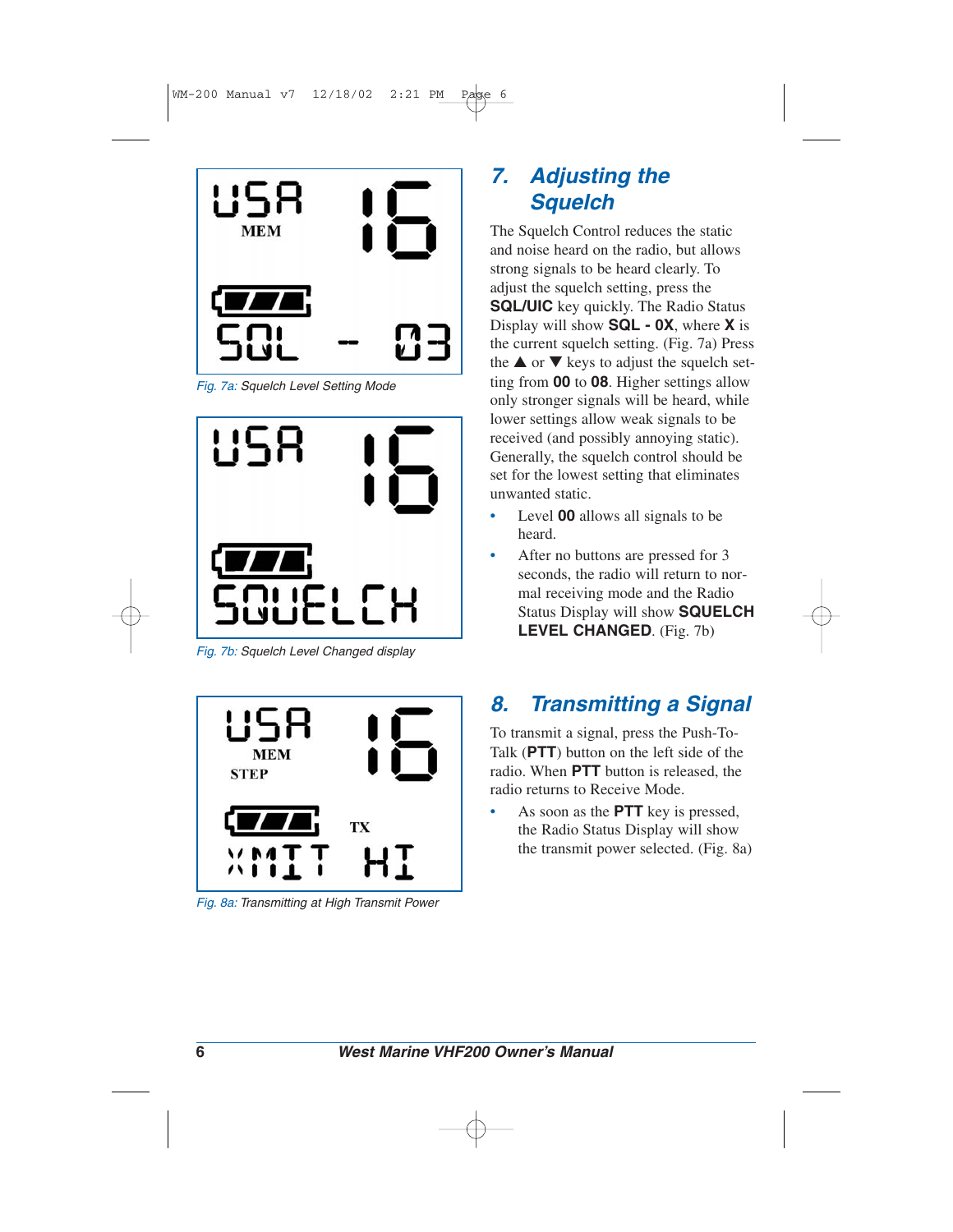

*Fig. 8b: Transmission Ended Display*



*Fig. 8c: Message shown when trying to transmit on a receive-only channel*



*Fig. 9a: High Power Display*

- When the **PTT** key is released, the Radio Status Display will show **TX END** (Fig. 8b)
- You cannot transmit on receive-only channels like the weather channels or Channels 15 and 70. If you try, an error tone will sound, the channel number and **TX** indicator will blink three times and the Radio Status Display will show **REC ONLY** (Fig 8c). After 3 seconds, the radio returns to the normal display, then goes back to the normal display.
- If the **PTT** button is pressed when the battery condition is low, the radio will send one last transmission, then it will sound the Error Beep Tone with **BAT LO** display. No further transmission will be allowed. See page 8.

#### *9. Selecting the Transmit Power*

By law, Marine VHF radios must be able to transmit at 1 watt power as well as the radio's maximum transmit power. The West Marine VHF200 radio actually has three transmit powers: 5 watts (**HI**), 1 watt (**MED**), and 0.5 watts (**LOW**). The general rule is to use the lowest transmit power that results in clear communications with whomever you are communicating. At distances less than a mile, for example, 0.5 watts may result in clear and consistent communications, and will have the benefit of greatly extended battery life.

Pressing the **H/L** key will change the transmit power from 5 watts (**HI**) to 1 watt (**MED**) to 0.5 watts (**LOW**) and back to 5 watts with each press. The Radio Status Display will indicate the newly selected transmit power as follows:

When High Power is selected, the bottom of the screen will Radio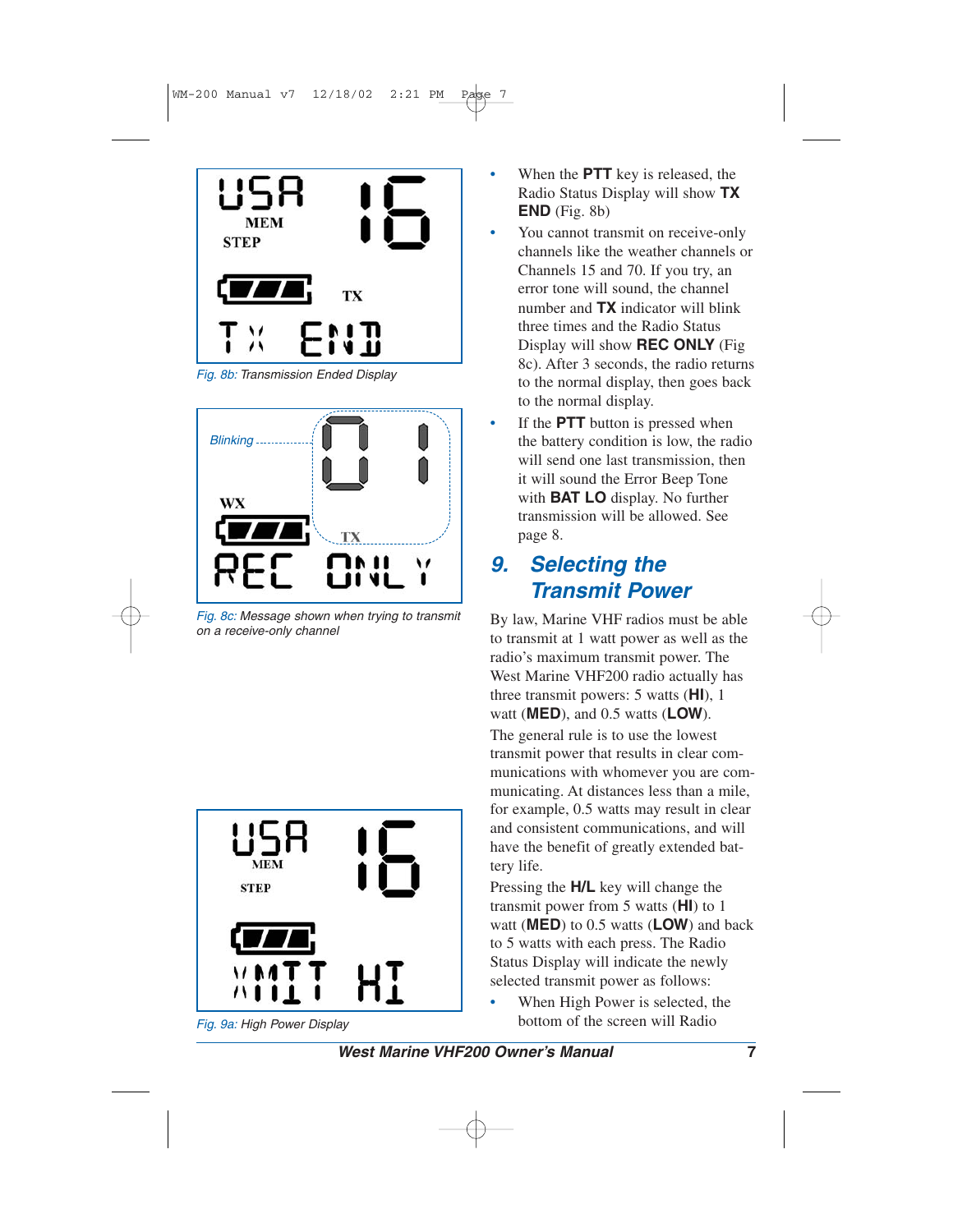

*Fig. 9b: Medium Power Display*



*Fig. 9c: Low Power Display*



*Fig. 10: Low Battery Warning Display*

Status Display will show **XMIT HI** for three seconds. (Fig. 9a)

- When Medium Power is selected, the Radio Status Display will show **XMIT MED** for three seconds and the **M** indicator will show. (Fig. 9b)
- When Low Power is selected, the Radio Status Display will show **XMIT LOW** for three seconds and the **L** indicator will show. (Fig. 9c)

Certain channels are limited by law to 1 watt transmit power: **USA** Mode Channel 13, 17, 67, 77; **INT** Mode Channel 15, 17; **CAN** Mode Channel 13, 15, 17, 20, 66, 77. Therefore, the radio will automatically select 1 watt power when operating on these channels, and efforts to change the transmit power will result in the error tone.

- You cannot change the transmit power setting on channels which are receive-only channels: all weather channels; **USA** Mode Channel 15, 70; **INT** Mode Channel 70; **CAN** Mode Channel 70.
- Pressing the **H/L** key while scanning or while in the Weather Mode will result in the error tone and transmit power will not change.

## *10. Battery Level Display*

The battery level is checked periodically and is shown using the Battery Level Indicator (1–3 bars). More bars indicate more battery capacity is left.

- When the battery capacity is very low, the low battery warning alarm will sound every 10 seconds, the low battery message **LOW BATT** will be shown on the Radio Status Display, and the battery indicator will blink. (Fig. 10)
- When the low battery warning message is displayed, the radio allows one final transmission but it will not allow further transmissions.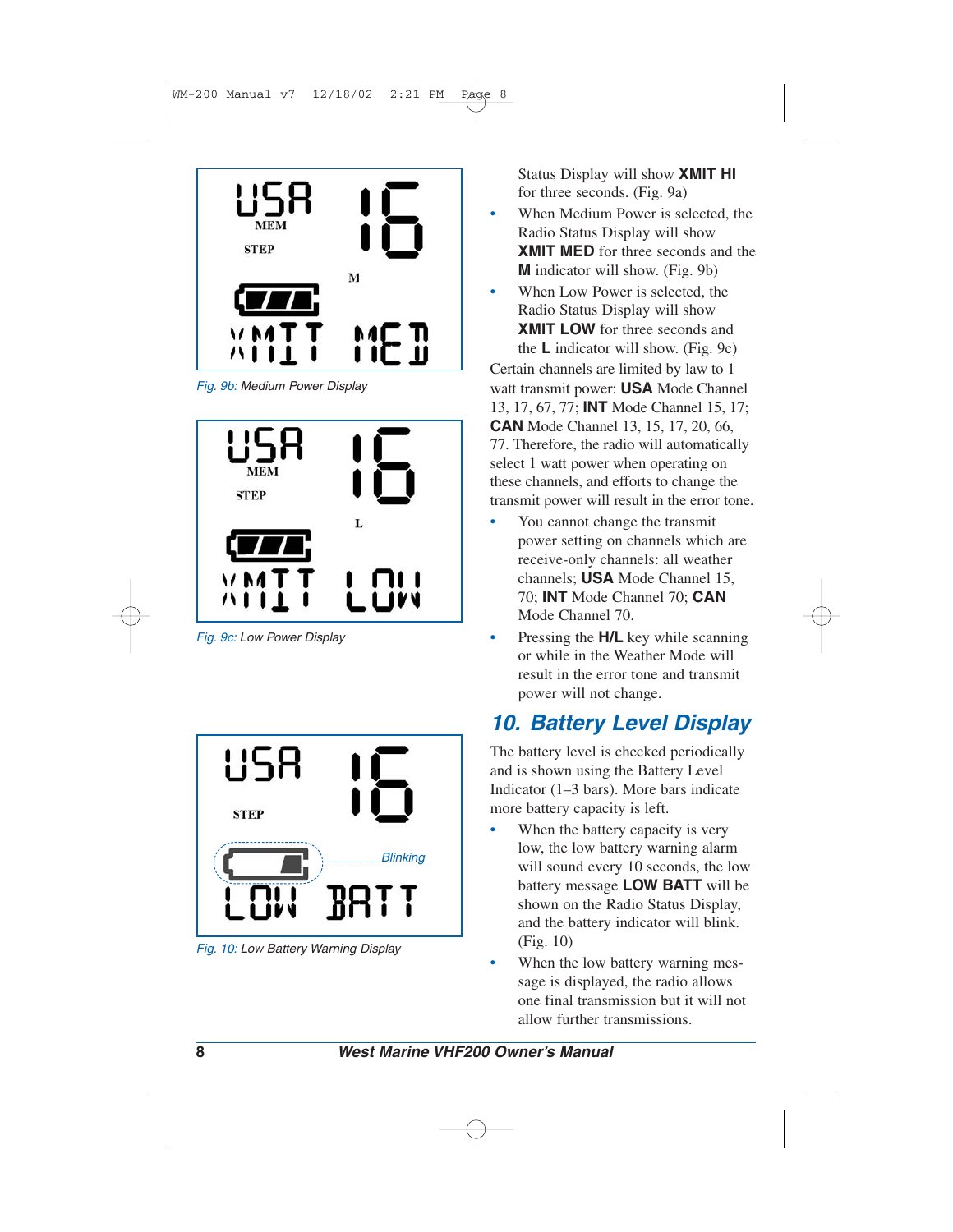

*Fig. 11a: Weather Mode Display*



*Fig. 11b: Marine Mode Display*

## *11. Weather Mode*

Virtually all areas of the US and many areas around the world are covered by VHF weather reports on one of 10 channels. These reports provide current conditions, forecasts, and warnings of dangerous weather 24 hours per day.

Press and release the **WX/ALERT** key to toggle between Weather and Marine Modes. In Weather Mode the Radio Status Display will show **WX MODE** for three seconds and the **WX** indicator will be shown. (Fig. 11a) When switching back to Marine Mode, the Radio Status Display will show **USA MODE** or **INT MODE** or **CAN MODE** for three seconds. (Fig. 11b)

- While in Weather Mode, use the  $\triangle$  or ▼ keys to select from ten weather channels. Most areas of the US are covered by Weather Channels 01, 02, and 03. The Radio Status Display will verify which channel you've selected (**WEATHER1**) as you change channels.
- If you press the **16/9/TRI** key while in weather Mode, the radio will change from the current weather channel to Channel 16, then to Channel 9, and then back to the weather channel. The **WX** indicator will flash, indicating that you are still in weather Mode, while listening to Channels 16 and 9.
- While in Weather Mode, the **MEM**, **UIC**, **SCAN**, **H/L** keys will not work. If they are pressed , the radio will sound an error tone.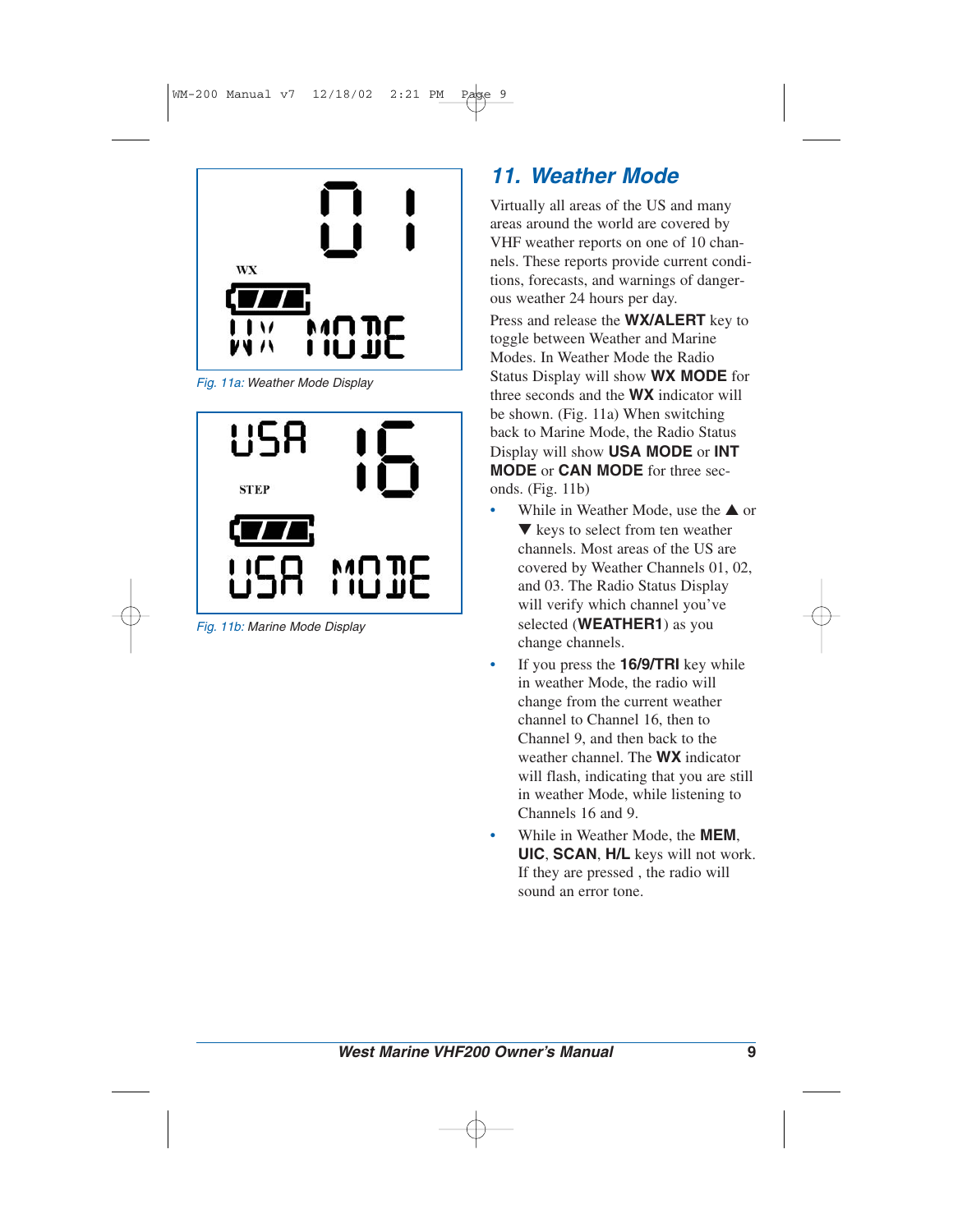

*Fig. 12a: Normal Channel Display*



*Fig. 12b: Weather Alert On*



*Fig. 12c: Weather Alert Display in Weather Mode*

## *12. Weather Alert*

Weather Alert is a safety function that allows the radio to monitor the local weather channel for NOAA Weather Alerts, while allowing you to listen to other channels.

To set or cancel the Weather Alert function, press and hold the **WX/ALERT** key. The display will switch from the current channel display (Fig. 12a) to the Weather Alert display for three seconds. The Radio Status Display will show **WX ALERT ON**. After three seconds, the display will switch back to the current channel display. (Fig. 12b)

While in Weather Alert Mode, the radio will check the last-used weather channel for alert tones every seven seconds. When an alert tone is detected, the radio will cancel the Alert option and change to the weather channel. It will also sound an alert detect alarm at maximum volume for 10 seconds.

- If you're using Weather Mode, and the Alert option is on, the radio will mute the speaker even though there is a signal, until an alert tone is detected. This allows you to be aware of alerts, but without having to listen to the weather continuously. (Fig. 12c)
- When an alert tone is detected, the Scan and Triple Watch functions are cancelled.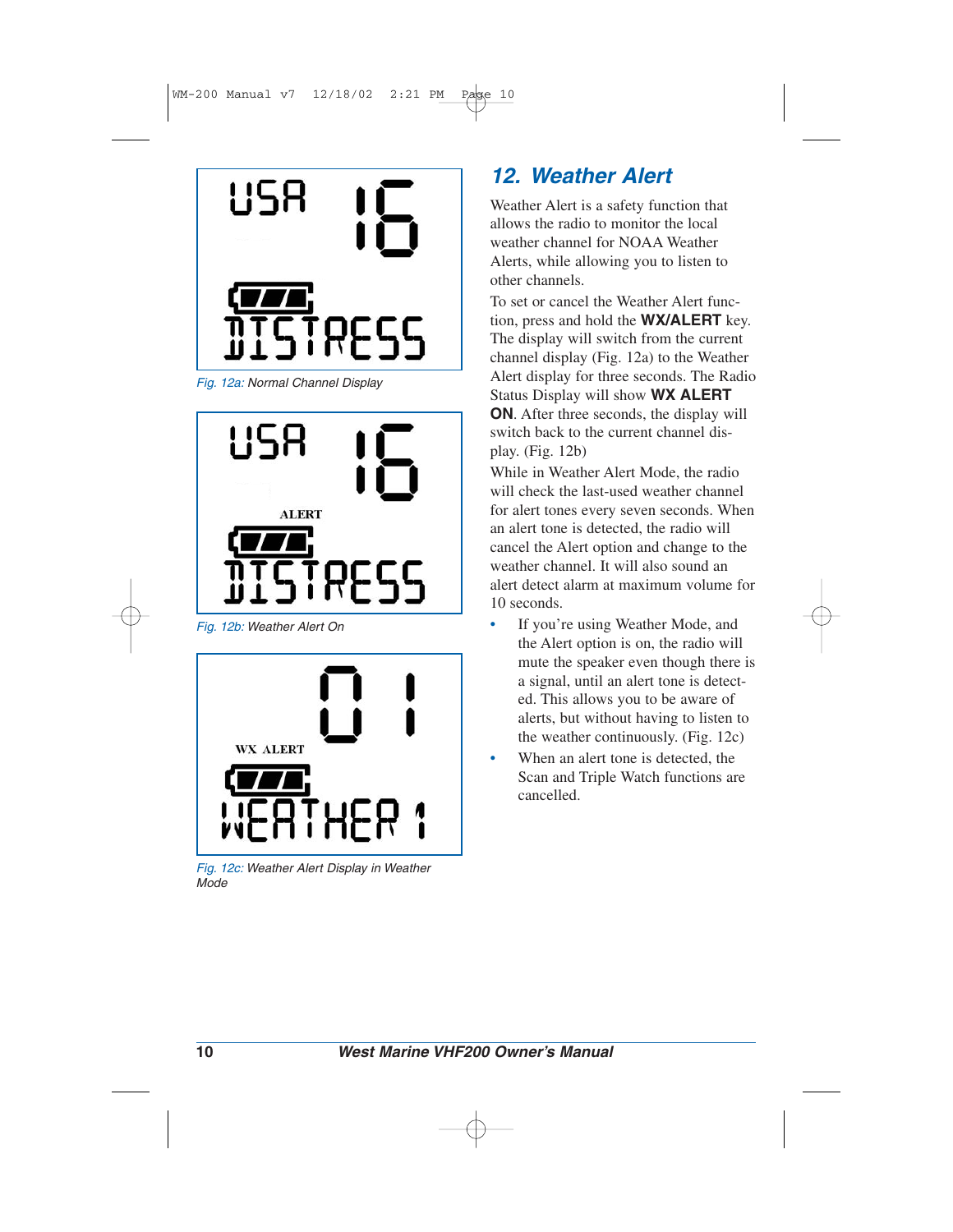

*Fig. 13a: Current Channel, MAR OPER Display*





*Fig. 13c: Channel 9, NON COML Display*

# *13. 16/9 Operation*

By pressing the **16/9/TRI** key briefly, the radio will change from Channel 16 to Channel 9 and back to the start channel. For example, if the start channel is Channel 24, pressing the **16/9/TRI** will change the channel from 24 to 16 to 9 and back to 24. (Fig. 13a–13c)

- If the **16/9/TRI** key is pressed in Weather Mode, Weather Mode is paused temporally and the radio will change from Channel 16 to Channel 09 to Weather Mode in turn. While Channel 16 and 09 are displayed, the **WX** icon will blink to indicate that Weather Mode is temporally paused.
- If the **16/9/TRI** key is pressed while scanning, scanning is paused temporarily and it changes from Scanning Mode to Channel 16 to Channel 09 to Scanning Mode in turn.
- If the **16/9/TRI** key is pressed in Triple Watch, Triple Watch operation is paused temporarily and it changes from Triple Watch to Channel 16 to Channel 09 and back to Triple Watch in turn.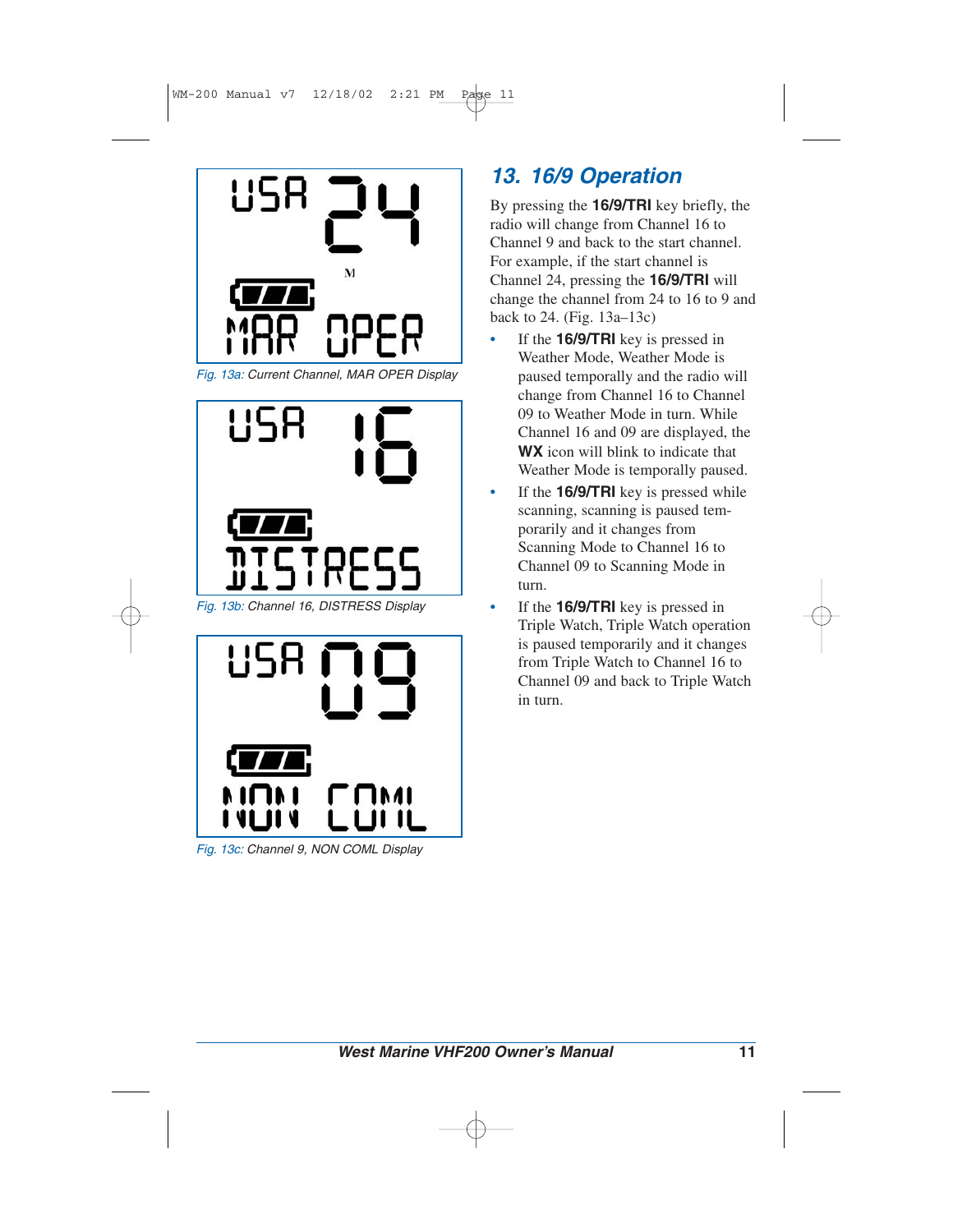

*Fig. 14a: Triple Watch Display*



*Fig. 14b: Triple Watch Display*

## *14. Triple Watch*

Triple Watch is a handy feature that lets you monitor a channel of interest to you, yet maintain a watch on Channels 9 and 16. Let's say you need to monitor Channel 15, the Environmental Channel, but don't want to miss important safety or distress messages on Channel 16. Simply select Channel 15 with the  $\triangle$  or  $\nabla$  keys, then press and hold the **16/9/TRI** key.

The **TRI** icon will be displayed. Every two seconds, the radio will quickly monitor Channels 16 and 9 before returning to your selected channel. The Radio Status Display will show the three channels being monitored. (Fig. 14a)

- If there is traffic on Channel 9, the radio will monitor Channel 9 until the signal stops while checking Channel 16 every two seconds. (Fig. 14a)
- If there is traffic on Channel 16, the radio will monitor Channel 16 until the signal stops. (Fig. 14b)
- Pressing the  $\triangle$  or  $\nabla$  keys in Triple Watch will increment or decrement the monitored channel.

## *15. Scanning Channels*

Scanning allows you to monitor the traffic or conversations on several channels in quick succession. This can be helpful if you're trying to listing to fishing traffic on several channels, or need to monitor Race Committee traffic on Channels 68, 69, and 71.

As the radio detects traffic on any channel in its scan list, it will pause until three seconds after the last transmission, then continue scanning.

Before you can scan channels, you need to store two or more channels into the radio's scan memory.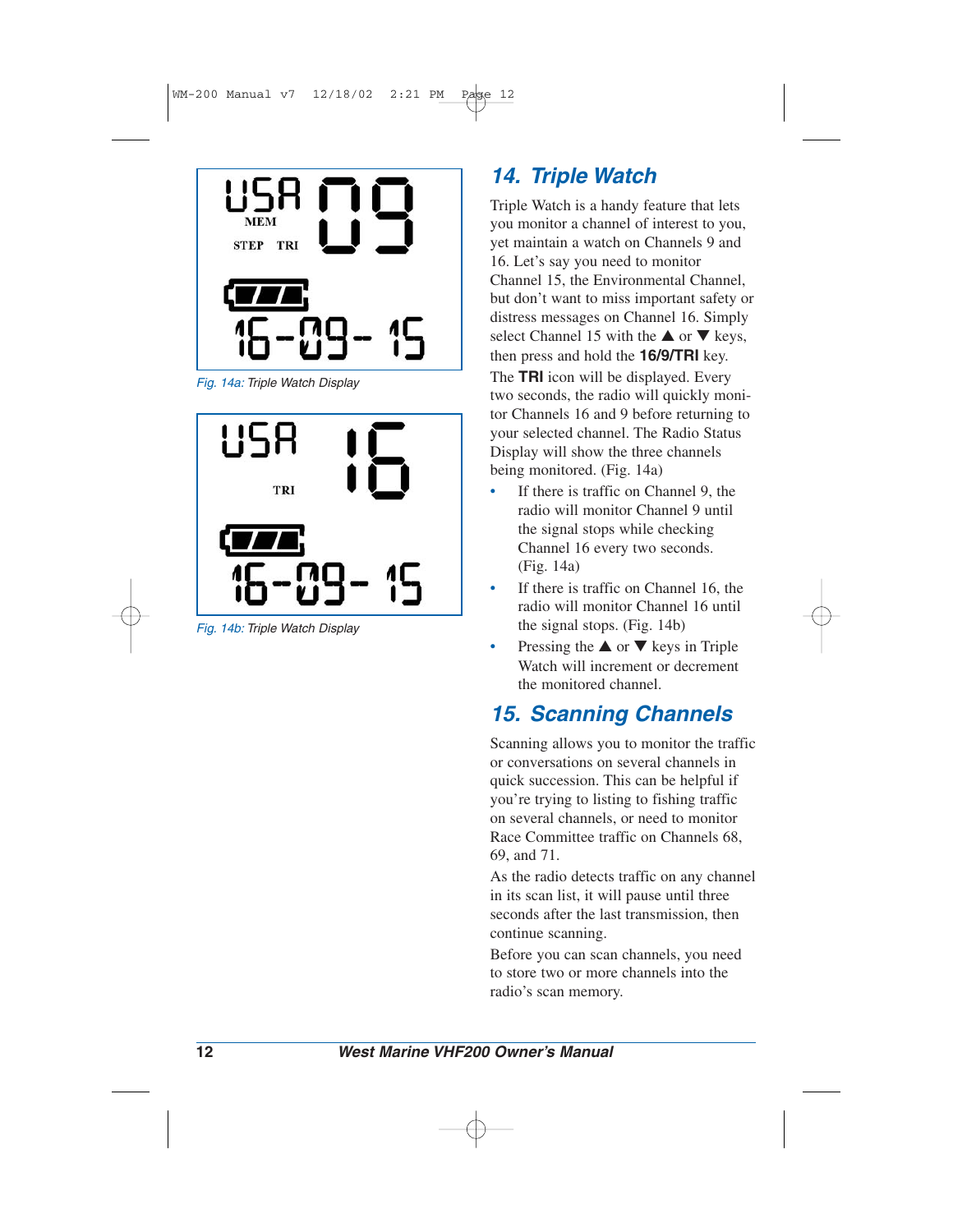

*Fig. 15a: Channel 16 added to scan memory*



*Fig. 15b: Channel 16 deleted from scan mem.*



*Fig. 15c: Memory Channel Scan Display*

#### **Entering and removing channels from memory**

Use the  $\triangle$  or  $\nabla$  keys to select a channel to enter into scan memory. Pressing the **MEM** key will enter the channel into the scan memory (Fig 15a), and the Radio Status Display will show **MEM SET**. If the channel is currently in the scan memory, pressing the **MEM** key will remove it from the scan memory. (Fig. 15b) and the Radio Status Display will show **MEM DEL**.

- Pressing **MEM** in **WX** Mode doesn't store the Weather Channel in memory and will result in the error tone.
- Pressing the **MEM** key while scanning will result in the error tone.

#### **Memory Scan Mode**

Memory Scan Mode scans the memorized channels in ascending (or descending) order. To enter Memory Scan Mode, press the **SCAN** key briefly. (Fig. 15c) If Channels 6, 16, 22, 68, and 72 have been entered into memory, the scan sequence will go from Channel 6 to 16 to 22 to 68 to 72 to 6 to 16 and so on.

The Radio Status Display will show **MEMORY SCAN** followed by the list of channels in memory (in this case, Channels 6, 16, 22, 68, and 72).

Pressing the **SCAN** key briefly stops Memory Scan Mode, and returns the radio to the channel which was selected prior to Memory Scan. The Radio Status Display will show **SCAN STOP**.

#### **Priority Scan Mode**

Priority Scan Mode scans the memorized channels in ascending (or descending) order, but checks for traffic on Channel 16 between each memory channel. This makes it more likely that you'll be aware of important traffic on Channel 16.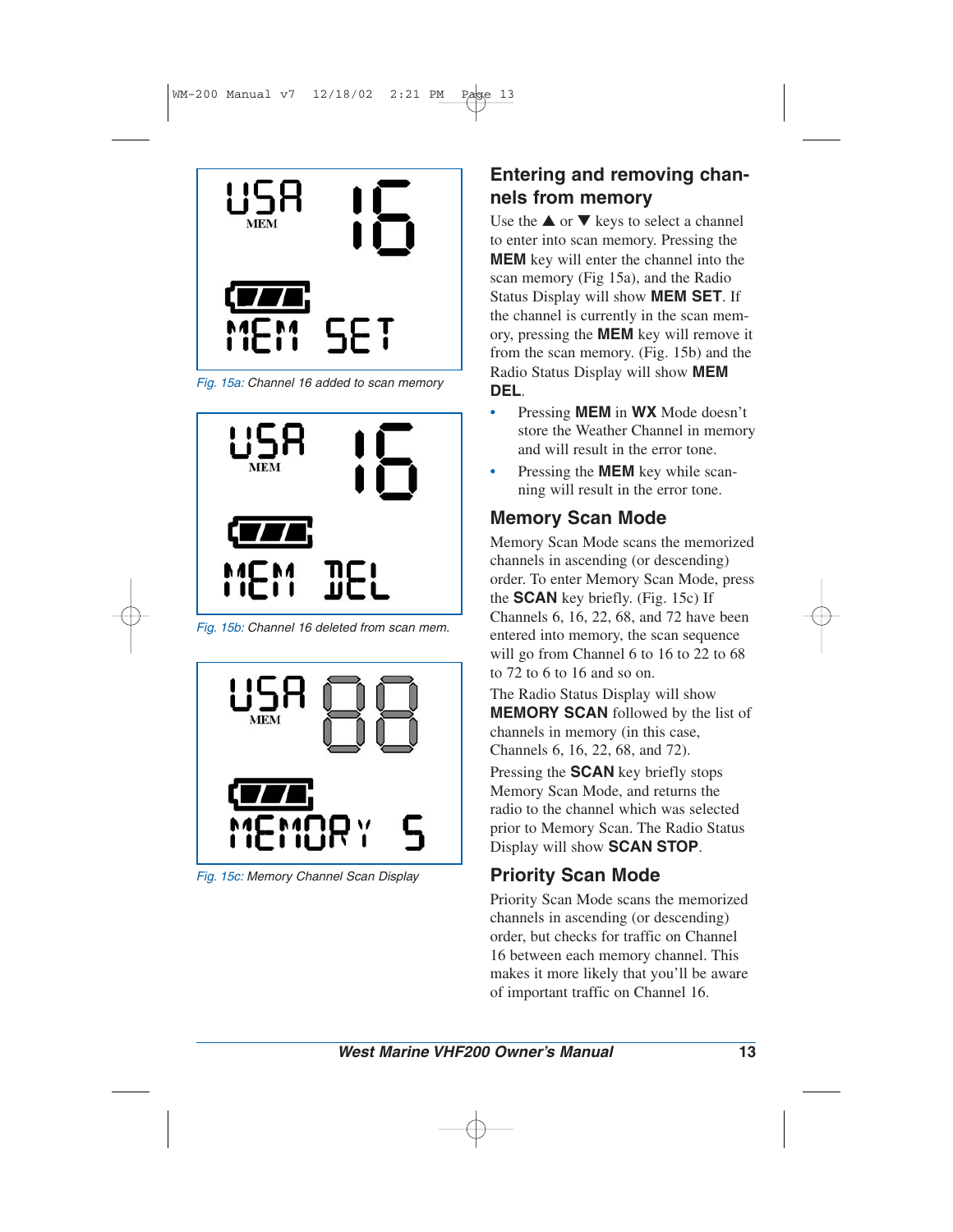

*Fig. 15d: Priority Channel Scan Display*

To enter Priority Scan Mode, press and hold the **SCAN** key for two seconds. If Channels 6, 22, and 68 are entered into memory, the scan sequence will go from Channel 6 to 16 to 22 to 16 to 68 to 16 to 6 to 16 and so on.

The Radio Status Display will show **PRI-ORITY SCAN** followed by the list of channels in memory; in this case, Channels 6, 16, 22, 68, and 72. (Fig. 15d) Pressing the **SCAN** key stops Priority Scan Mode, and returns the radio to the

channel which was selected prior to Priority Scan Mode. The Radio Status Display will show **SCAN STOP**.

#### **Notes on Scanning**

- You cannot scan channels while in Weather Mode.
- If you have not entered any channels into memory, the radio will sound the error tone when the SCAN key is pressed.
- If there is only one channel in memory, the radio will beep and change to the that channel.
- If the **PTT** key is pressed while in Scanning Mode, but while the radio is stopped to receive traffic, the radio will transmit on the current channel.
- If the **PTT** key is pressed while scanning and the radio is not stopped for traffic, the radio will transmit on the channel which was shown on the radio's display prior to pressing the **SCAN** key.
- You can change the order in which the channels are scanned by pressing the  $\triangle$  or  $\nabla$  keys while scanning.
- If the **16/9/TRI** key is pressed briefly, the radio will switch from Channel 16 to Channel 9 and back to Scan Mode in turn.
- Pressing the **WX** key while scanning will change to Weather Channel Mode.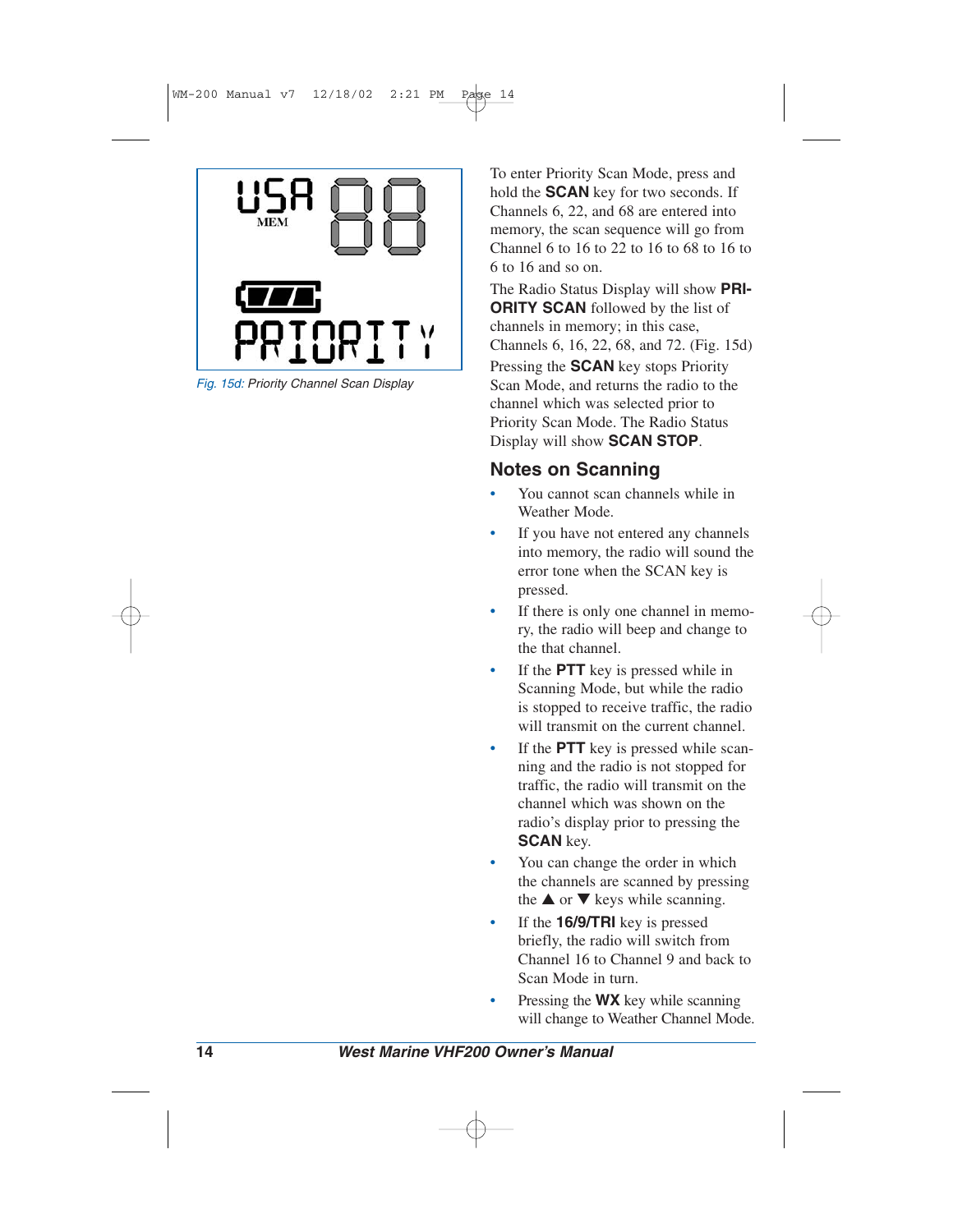

*Fig. 16a: Step On Display*



*Fig. 16b: Step Off Display*

- Pressing the **SQL/UIC** key briefly (less than one second) while scanning, will change to Squelch Change Mode. The LCD display will show the squelch level and will continue to scan.
- If **SQL/UIC** key is pressed for over two seconds while scanning, the radio will stop scanning and change to Change Country Mode. (page 5)
- If the **MEM** key or the **H/L** key is pressed while scanning, the radio will make an error tone and the key press will be ignored.

## *16. Step Mode*

Marine radios offer a wide range of channels, but frequently there are only 5 to 10 of interest to most recreational boaters. Step Mode allows you to work with only those channels in scan memory while ignoring others.

Press and hold the **MEM/STEP** key to toggle the Step Mode on or off.

When Step Mode is on (**STEP** icon appears), press the  $\triangle$  or  $\nabla$  keys to select the scan memory channels.

- When Step Mode is selected, the Radio Status Display will show **STEP ON** for three seconds. (Fig. 16a)
- When the Step Mode is deselected, the Radio Status Display will show **STEP OFF** for three seconds. (Fig. 16b) and the **STEP** indicator will turn off.

Note: Step Mode can be confusing if you're unaware that it is selected. If you can't seem to select the channels that you want, check for the **STEP** indicator on the display. Press and hold **MEM/STEP** to exit Step Mode.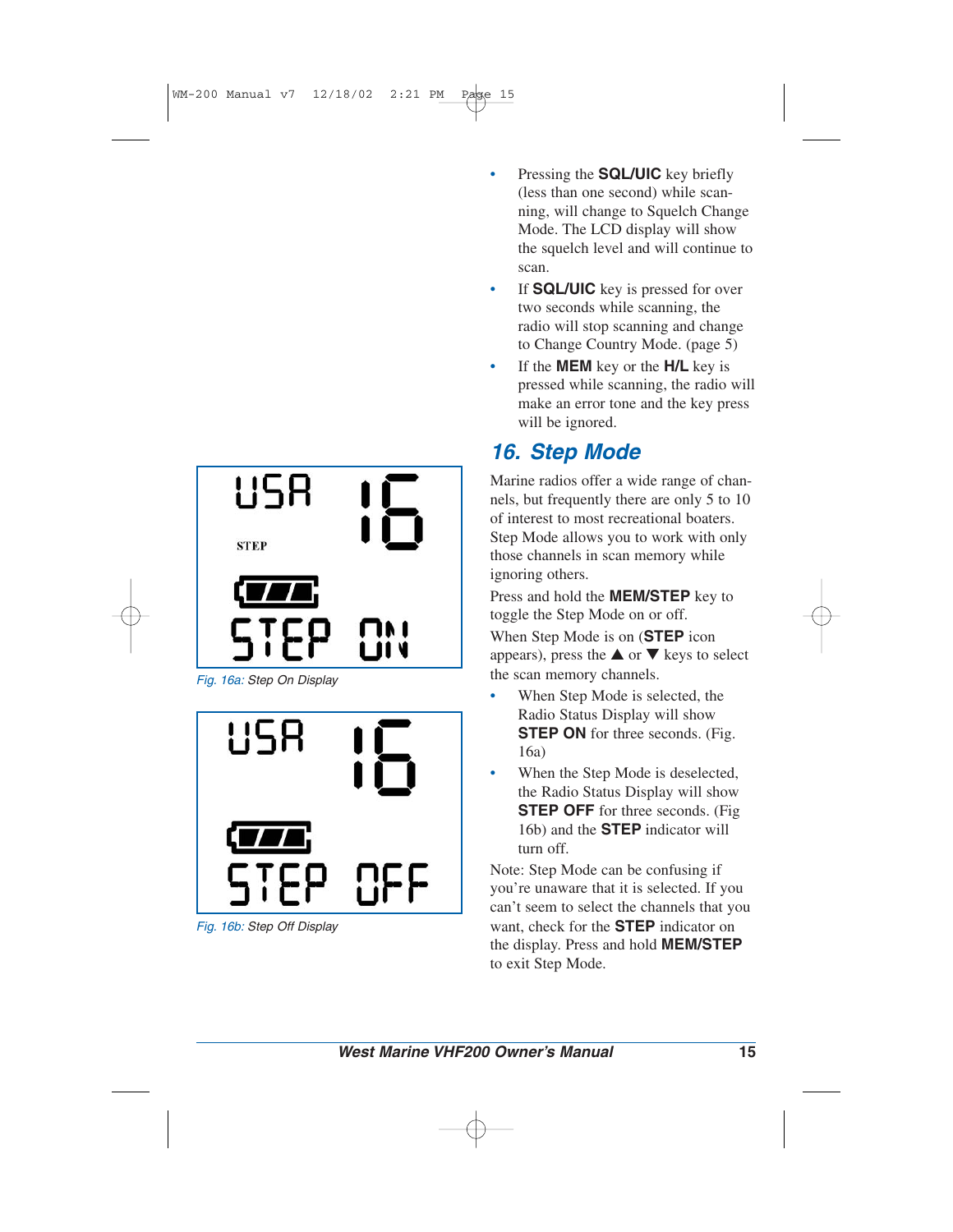

*Fig. 18: Key Lock Display Display*

## *17. Keypad Lock*

There may be times when you don't want to inadvertently press a key on the radio's keypad. In this case, you can select Keypad Lock by pressing the  $\triangle$  key (below the **PTT** key on the left hand side) for two seconds. This will cause the keypad lock indicator two be shown, and the Radio Status Display will show **KEY LOCK ON**. (Fig. 18) While the keypad is locked, the keypad will not respond to key presses. Press the  $\triangle$  key for another two seconds to unlock the keypad. This will extinguish the Lock indicator, and show **KEY LOCK OFF** on the Radio Status Display.

- When keys are locked, only the **PTT** key and  $\triangle$  key function.
- Locking the keypad can be confusing. When the radio doesn't seem to be operating properly, see if the **LOCK** indicator is on.

#### *18. Restore Factory Settings*

To reset all of the customized settings to the original factory settings, hold the **16/9/TRI** key down while turning on the radio. Customized settings and channels stored in memory will be lost when factory settings are restored.

#### **Factory Settings**

| Country Mode                 |               |
|------------------------------|---------------|
| Last Used Channel Channel 16 |               |
| WX Mode minimum.Disabled     |               |
|                              |               |
| Disabled<br>Key Lock         |               |
| Triple Watch Disabled        |               |
| WX Alert Disabled            |               |
| STEP Disabled                |               |
| <b>TX</b> Output Power       | $\ldots$ High |
| All Channel MEM              | Disabled      |
|                              |               |
| TOT time                     |               |
|                              |               |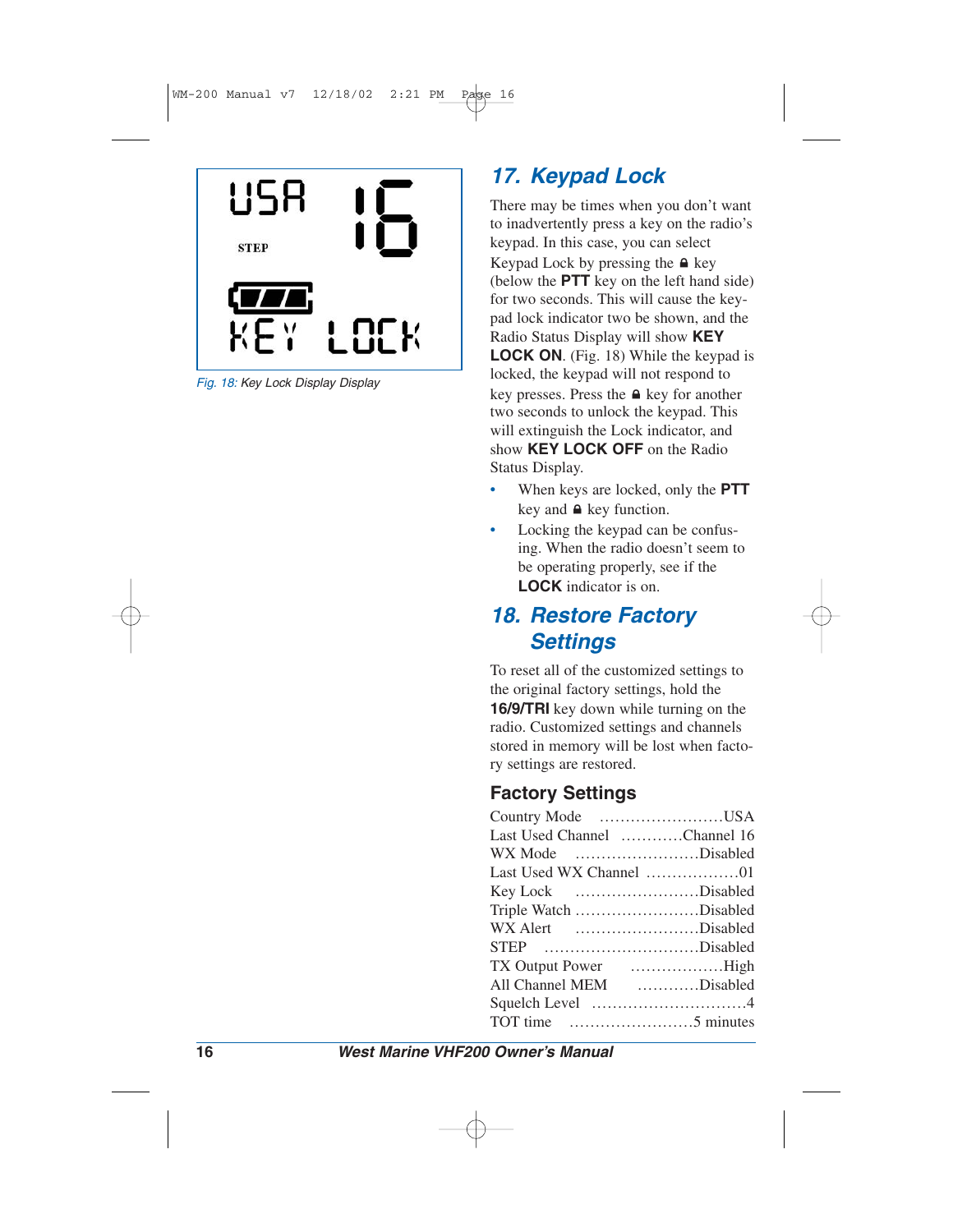

*Fig. 19a: TOT Set Display*



*Fig. 19b: Transmit Time Exceeded display*

## *19. Time out Transmit Setting*

Nothing is more disruptive to Marine VHF communications than when some boater has his or her microphone **PTT** key pressed accidentally. The problem is that there is no way to notify him that the problem exists since the radio cannot receive traffic.

The VHF200 has a Time Out Transmit feature that allows you to set a maximum period of PTT key press time before the radio will revert to Receive Mode. This is set at the factory at five minutes, but you can enter any value from one to twenty minutes, or turn off the feature entirely.

To change the Time Out Transmit setting, press and hold the **MEM** key and turn the power on. Set the **TOT** time by pressing the  $\triangle$  or  $\nabla$  keys. (Fig. 20a)

- The **TOT** Range is 00, 01–20.
- 00=**TOT** off
- $01=1$  minute
- $20=20$  minutes

After setting the **TOT**, press the **PTT** button to save and exit to Receive Mode.

• If a transmission exceeds the **TOT** time, the radio will stop the transmission and return to Receive Mode. The message **TRANSMIT TIME EXCEEDED** will show in the Radio Status Display at the bottom of the screen. (Fig. 20b)

## *20. Display Back-Light*

If any key is pressed, the display and keypad light will turn on and remain on for ten seconds after the last key press.

## *21. Battery Options for the VHF200*

The VHF200 comes with both the BP200 NiMH (Nickel Metal Hydride) recharge-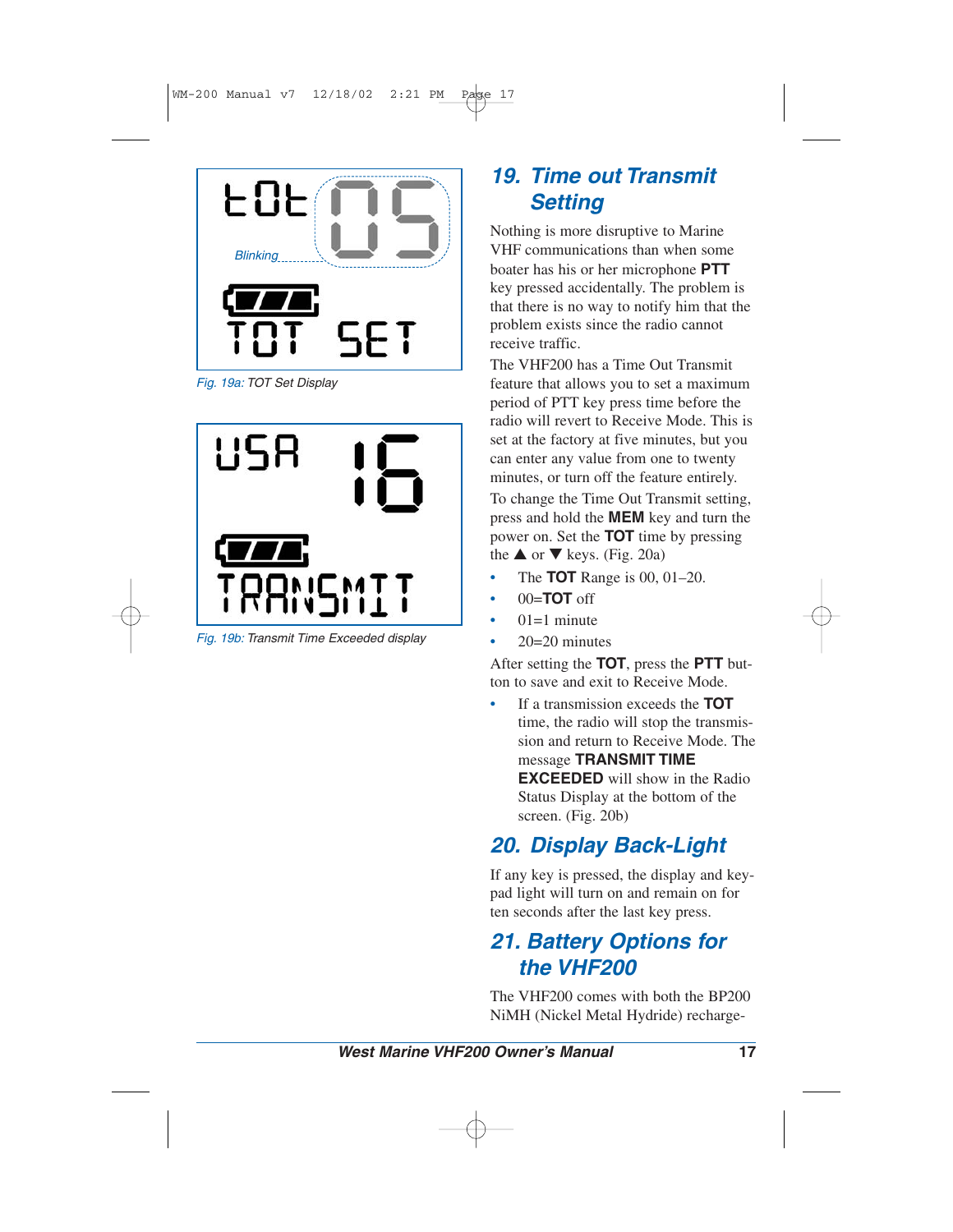able battery back as well as an BT200 alkaline battery tray. For most use, the BP200 battery pack will provide convenient, long life service, and will operate your radio for approximately 12 hours on a charge. The length of service depends largely on how much time you spend transmitting, and what transmit power you use.

#### **Charging the BP200**

A feature of the NiMH pack is that you can recharge at any time. The standard charger SC200 will completely recharge the BP200 battery pack in approximately 12 hours. If you need the radio prior to a full charge, you can remove it from the charger base at any state of charge. The BP200 will not be damaged by extended charge time.The best way to use the battery pack is to detach the battery pack after full charge

In SC200, when the radio and BP200 are placed in the SC200 charger base and power is present, the LED on the front of the charger base will be red.

The VHF200 also includes the DC200 Cigarette Lighter Cord. The DC200 can power the SC200 charger base from any cigarette lighter socket. The DC200 plugs into the charger base in the same socket as the AC power supply.

#### **Use of the Optional RSC200 Rapid Smart Charger**

For faster charging of the BP200 battery pack, the optional RSC200 Rapid Smart Charger can be used. It will completely recharge the BP200 in 90 minutes or less, depending on state of discharge. The RSC200 is a "smart charger" and will not damage the BP200 even if the radio is left in the charger base for long periods. The best way to use the battery pack is to detach the battery pack after full charge. The RSC200 can only be powered by AC current.

When the radio and BP200 are placed in the RSC200 charger base and power is present, the LED on the front of the charger base will be red if the power is on but the radio is being charged, or green if the radio is fully charged.

#### **BT200 Alkaline Battery Pack**

The BT200 alkaline battery pack can be used as a backup to the BP200 battery pack when charging may not be possible or convenient. It holds 6 AA batteries. When the alkaline batteries have discharged, dispose of them safely. They cannot be recharged using the supplied chargers.

Make sure to observe the polarity shown on the inside of the alkaline battery tray when installing the batteries.

Alkaline batteries have excellent shelf life when kept in a cool environment, but they can leak under certain circumstances. If you store your radio for extended periods, we recommend that you remove the alkaline battery tray from the radio.

## *22. Maintenance*

- The VHF200 is designed to provide years of trouble free operation with virtually no maintenance. Follow these simple procedures to ensure that the VHF200 continues to deliver top performance.
- Rinse the VHF200 thoroughly with fresh water after exposure to salt water. Otherwise the radio's keys, switches, and controllers may become inoperable due to salt crystallization.
- Be Careful! The VHF200 employs JIS 7 waterproof construction (submersion to 1 m. depth for 30 min.). However, waterproofness cannot be guaranteed over time. Extreme shock (dropping, etc.) may crack the case or dislodge or damage the seals.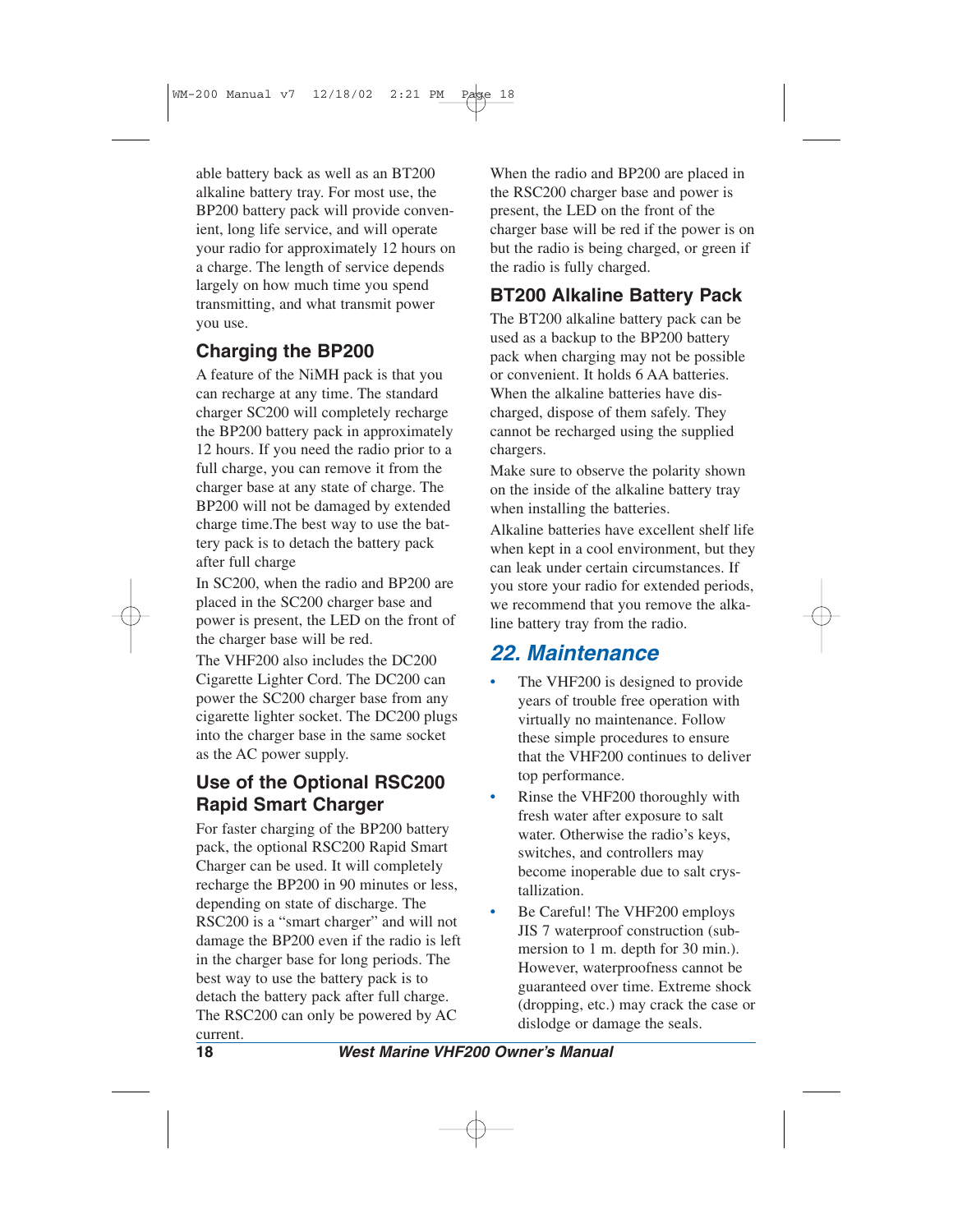Additionally, wear or improper battery pack installation can damage the battery compartment seal.

- Keep your battery contacts clean! Wipe frequently. If visible corrosion appears, polish with an emery cloth or similar fine abrasive.
- Never transmit without an antenna attached to avoid damage to the radio.
- Avoid using or placing the VHF200 in areas with temperatures below -  $20^{\circ}$ C (-4 $^{\circ}$ F) or above +60 $^{\circ}$ C (+140ºF). Do not place in windshields, etc.

| Symptom:          | The radio does not respond to key presses. The channel cannot be<br>changed.                                                                                                                                                                                                                                                               |  |  |  |
|-------------------|--------------------------------------------------------------------------------------------------------------------------------------------------------------------------------------------------------------------------------------------------------------------------------------------------------------------------------------------|--|--|--|
| Probable Cause:   | Key Lock is on.                                                                                                                                                                                                                                                                                                                            |  |  |  |
| Remedy:           | Press the <b>△</b> key (on the left side of the case, below the PTT key) for<br>three seconds to unlock the key pad.                                                                                                                                                                                                                       |  |  |  |
| Symptom:          | You have arranged to communicate with another VHF radio user on a<br>specific channel, and you can't hear them.                                                                                                                                                                                                                            |  |  |  |
| Probable Cause:   | You and the other user are using different Country Codes.                                                                                                                                                                                                                                                                                  |  |  |  |
| Remedy:           | Make sure that you are both using the same Country Mode (USA,<br>International, or Canadian). Several channels have the same numeric<br>designation, but are either on different frequencies or the channels are<br>used for different purposes. Channel 16, the Distress, Safety, and<br>Calling channel, is the same on all three bands. |  |  |  |
| Symptom:          | You cannot change the transmit power setting.                                                                                                                                                                                                                                                                                              |  |  |  |
| Probable Cause:   | You are on a channel which is limited to 1 watt transmit power (e.g. Ch.<br>13) or you are on a "receive only" channel (e.g. WX).                                                                                                                                                                                                          |  |  |  |
| Remedy:           | Change to an unrestricted TX/RX channel.                                                                                                                                                                                                                                                                                                   |  |  |  |
| Symptom:          | The SCAN key does not start the scan function.                                                                                                                                                                                                                                                                                             |  |  |  |
| Probable Cause 1: | No channels are in the scan memory.                                                                                                                                                                                                                                                                                                        |  |  |  |
| Remedy 1:         | Use the MEM key to enter desired channels into the scan memory.                                                                                                                                                                                                                                                                            |  |  |  |
| Probable Cause 2: | Squelch is not adjusted correctly.                                                                                                                                                                                                                                                                                                         |  |  |  |
| Remedy 2:         | Adjust the squelch to the point that background noise just disappears.                                                                                                                                                                                                                                                                     |  |  |  |
| Symptom:          | Radio just does not seem to be operating correctly.                                                                                                                                                                                                                                                                                        |  |  |  |
| Probable Cause:   | The radio has become "confused" by an unusual pattern of key presses.                                                                                                                                                                                                                                                                      |  |  |  |
| Remedy:           | Turn off the radio. Hold down the 16/9/TRI key while turning the radio<br>on. This process will reset the radio to the original factory settings.                                                                                                                                                                                          |  |  |  |
| Symptom:          | Radio will not power up.                                                                                                                                                                                                                                                                                                                   |  |  |  |
| Probable Cause:   | The battery is exhausted.                                                                                                                                                                                                                                                                                                                  |  |  |  |
| Remedy:           | Recharge the battery pack or use the BT200 alkaline battery tray with<br>fresh alkaline batteries.                                                                                                                                                                                                                                         |  |  |  |
| Symptom:          | You can hear transmissions, but the other radio cannot hear you.                                                                                                                                                                                                                                                                           |  |  |  |
| Probable Cause:   | The transmit power is set to low.                                                                                                                                                                                                                                                                                                          |  |  |  |
| Remedy:           | Use the H/L key to select a higher transmit power setting.                                                                                                                                                                                                                                                                                 |  |  |  |

## *23. Troubleshooting Guide*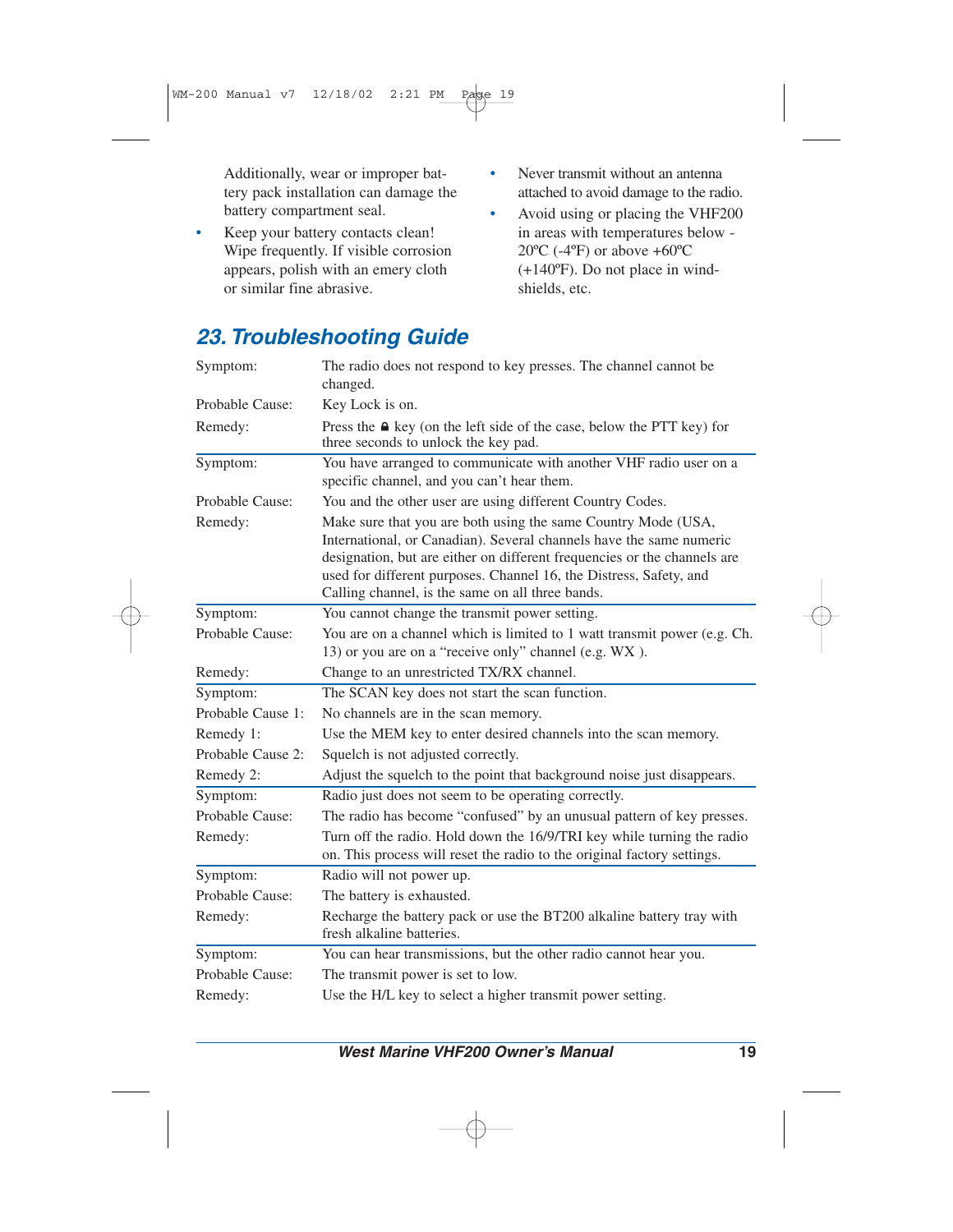## *USA Mode Frequency Chart*

|                 | Ch. Rx Freq | Tx Freq  | Status       | Name            | <b>Full Name</b>                 |
|-----------------|-------------|----------|--------------|-----------------|----------------------------------|
| $\mathbf{1}$    | 156.0500    | 156.0500 | Simplex      | VTS/COML        | VESSEL TRAFFIC SYSTEM/COMMERCIAL |
| $\overline{3}$  | 156.1500    | 156.1500 | Simplex      | CG ONLY         | COAST GUARD, GOVT ONLY           |
| $\overline{5}$  | 156.2500    | 156.2500 | Simplex      | VTS/COML        | VESSEL TRAFFIC SYSTEM/COMMERCIAL |
| $\underline{6}$ | 156.3000    | 156.3000 | Simplex      | <b>SAFETY</b>   | <b>INTER-SHIP SAFETY</b>         |
| $\overline{1}$  | 156.3500    | 156.3500 | Simplex      | COMMERCL        | COMMERCIAL                       |
| 8               | 156.4000    | 156.4000 | Simplex      | COMMERCL        | COMMERCIAL                       |
| 9               | 156.4500    | 156.4500 | Simplex      | <b>NON COML</b> | NON COMMERCIAL                   |
| 10              | 156.5000    | 156.5000 | Simplex      | <b>COMMERCL</b> | COMMERCIAL                       |
| 11              | 156.5500    | 156.5500 | Simplex      | <b>VTS</b>      | VESSEL TRAFFIC SYSTEM            |
| 12              | 156.6000    | 156.6000 | Simplex      | <b>VTS</b>      | VESSEL TRAFFIC SYSTEM            |
| <u>13</u>       | 156.6500    | 156.6500 | Simplex, 1 W | <b>BRG-BRG</b>  | <b>BRIDGE TO BRIDGE</b>          |
| 14              | 156.7000    | 156.7000 | Simplex      | <b>VTS</b>      | VESSEL TRAFFIC SYSTEM            |
| 15              | 156.7500    | Inhibit  | Receive Only | <b>ENVIRON</b>  | <b>ENVIRONMENTAL</b>             |
| 16              | 156.8000    | 156.8000 | Simplex      | <b>DISTRESS</b> | DISTRESS, SAFETY, CALLING        |
| 17              | 156.8500    | 156.8500 | Simplex, 1 W | <b>GOVT</b>     | <b>GOVT MARITIME CONTROL</b>     |
| 18              | 156.9000    | 156.9000 | Simplex      | <b>COMMERCL</b> | COMMERCIAL                       |
| 19              | 156.9500    | 156.9500 | Simplex      | <b>COMMERCL</b> | COMMERCIAL                       |
| 20              | 157.0000    | 157.0000 | Simplex      | PORT OPR        | PORT OPERATION                   |
| 21              | 157.0500    | 157.0500 | Simplex      | CG ONLY         | COAST GUARD ONLY                 |
| 22              | 157.1000    | 157.1000 | Simplex      | CG              | <b>COAST GUARD</b>               |
| 23              | 157.1500    | 157.1500 | Simplex      | CG ONLY         | COAST GUARD ONLY                 |
| 24              | 161.8000    | 157.2000 | Duplex       | <b>MAR OPER</b> | <b>MARINE OPERATOR</b>           |
| 25              | 161.8500    | 157.2500 | Duplex       | <b>MAR OPER</b> | <b>MARINE OPERATOR</b>           |
| <u>26</u>       | 161.9000    | 157.3000 | Duplex       | <b>MAR OPER</b> | <b>MARINE OPERATOR</b>           |
| 27              | 161.9500    | 157.3500 | Duplex       | <b>MAR OPER</b> | MARINE OPERATOR                  |
| 28              | 162.0000    | 157.4000 | Duplex       | <b>MAR OPER</b> | <b>MARINE OPERATOR</b>           |
| 61              | 156.0750    | 156.0750 | Simplex      | CG              | <b>COAST GUARD</b>               |
| 63              | 156.1750    | 156.1750 | Simplex      | <b>VTS</b>      | VESSEL TRAFFIC SYSTEM            |
| 64              | 156.2250    | 156.2250 | Simplex      | COMMERCL        | COMMERCIAL                       |
| 65              | 156.2750    | 156.2750 | Simplex      | PORT OPR        | PORT OPERATION                   |
| 66              | 156.3250    | 156.3250 | Simplex      | PORT OPR        | PORT OPERATION                   |
| 67              | 156.3750    | 156.3750 | Simplex, 1 W | <b>BRG-BRG</b>  | <b>BRIDGE TO BRIDGE</b>          |
| 68              | 156.4250    | 156.4250 | Simplex      | <b>NON COML</b> | NON COMMERCIAL                   |
| 69              | 156.4750    | 156.4750 | Simplex      | <b>NON COML</b> | NON COMMERCIAL                   |
| 70              | 156.5250    | Inhibit  | Receive Only | DSC             | DIGITAL SELECTIVE CALLING        |
| 71              | 156.5750    | 156.5750 | Simplex      | <b>NON COML</b> | NON COMMERCIAL                   |
| 72              | 156.6250    | 156.6250 | Simplex      | NON COML        | NON COMMERCIAL (SHIP-SHIP)       |
| 73              | 156.6750    | 156.6750 | Simplex      | PORT OPR        | PORT OPERATION                   |
| $\frac{74}{1}$  | 156.7250    | 156.7250 | Simplex      | PORT OPR        | PORT OPERATION                   |
| 77              | 156.8750    | 156.8750 | Simplex, 1 W | PORT OPR        | PORT OPERATION (SHIP-SHIP)       |
| 78              | 156.9250    | 156.9250 | Simplex      | NON COML        | NON COMMERCIAL                   |
| 79              | 156.9750    | 156.9750 | Simplex      | <b>COMMERCL</b> | COMMERCIAL                       |
| 80              | 157.0250    | 157.0250 | Simplex      | COMMERCL        | COMMERCIAL                       |
| 81              | 157.0750    | 157.0750 | Simplex      | USCG            | COAST GUARD                      |
| 82              | 157.1250    | 157.1250 | Simplex      | <b>USCG</b>     | <b>COAST GUARD</b>               |
| 83              | 157.1750    | 157.1750 | Simplex      | <b>USCG</b>     | <b>GOVERNMENT</b>                |
| 84              | 161.8250    | 157.2250 | Duplex       | <b>MAR OPER</b> | <b>MARINE OPERATOR</b>           |
| 85              | 161.8750    | 157.2750 | Duplex       | <b>MAR OPER</b> | <b>MARINE OPERATOR</b>           |
| 86              | 161.9250    | 157.3250 | Duplex       | <b>MAR OPER</b> | <b>MARINE OPERATOR</b>           |
| 87              | 161.9750    | 157.3750 | Duplex       | <b>MAR OPER</b> | <b>MARINE OPERATOR</b>           |
| 88              | 157.4250    | 157.4250 | Simplex      | <b>COMMERCL</b> | COMMERCIAL (SHIP-SHIP)           |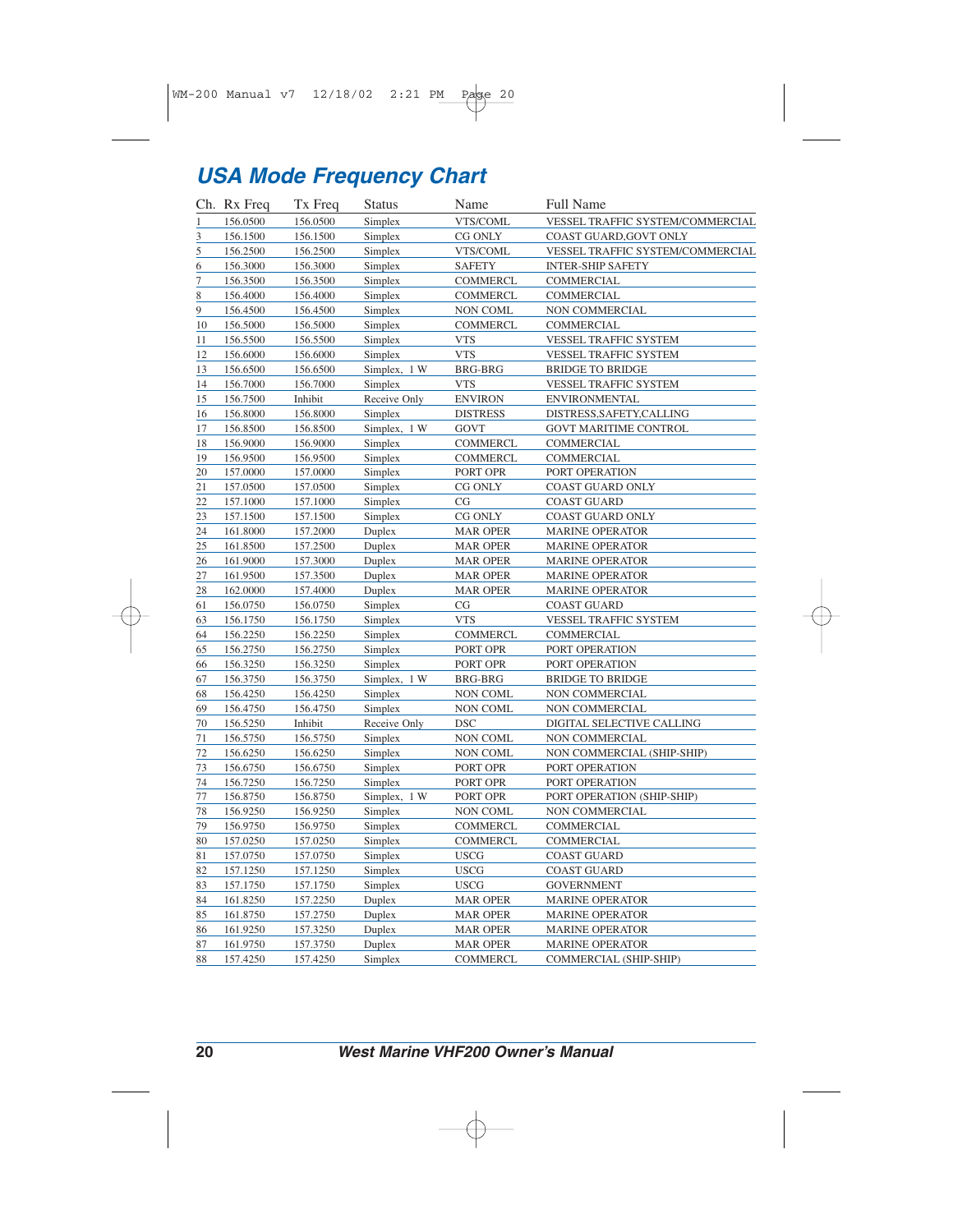## *International Mode Frequency Chart*

|                | Ch. Rx Freq | Tx Freq              | Status       | Name            | <b>Full Name</b>           |
|----------------|-------------|----------------------|--------------|-----------------|----------------------------|
| $\,1$          | 160.6500    | 156.0500             | Duplex       | <b>MAR OPER</b> | <b>MARINE OPERATOR</b>     |
| $\overline{2}$ | 160.7000    | 156.1000             | Duplex       | <b>MAR OPER</b> | <b>MARINE OPERATOR</b>     |
| $\overline{3}$ | 160.7500    | 156.1500             | Duplex       | MAR OPER        | <b>MARINE OPERATOR</b>     |
| $\overline{4}$ | 160.8000    | 156.2000             | Duplex       | <b>MAR OPER</b> | <b>MARINE OPERATOR</b>     |
| $\overline{5}$ | 160.8500    | 156.2500             | Duplex       | <b>MAR OPER</b> | <b>MARINE OPERATOR</b>     |
| 6              | 156.3000    | 156.3000             | Simplex      | <b>SAFETY</b>   | <b>INTER-SHIP SAFETY</b>   |
| $\overline{7}$ | 160.9500    | 156.3500             | Duplex       | <b>MAR OPER</b> | <b>MARINE OPERATOR</b>     |
| 8              | 156.4000    | 156.4000             | Simplex      | COMMERCL        | COMMERCIAL (SHIP-SHIP)     |
| 9              | 156.4500    | 156.4500             | Simplex      | CALLING         | BOATER CALLING CHANNEL     |
| 10             | 156.5000    | 156.5000             | Simplex      | COMMERCL        | COMMERCIAL                 |
| 11             | 156.5500    | 156.5500             | Simplex      | <b>VTS</b>      | VESSEL TRAFFIC SYSTEM      |
| 12             | 156.6000    | 156.6000             | Simplex      | <b>VTS</b>      | VESSEL TRAFFIC SYSTEM      |
| 13             | 156.6500    | 156.6500             | Simplex      | <b>BRG-BRG</b>  | <b>BRIDGE TO BRIDGE</b>    |
| 14             | 156.7000    | 156.7000             | Simplex      | <b>VTS</b>      | VESSEL TRAFFIC SYSTEM      |
| 15             | 156.7500    | 156.7500             | Simplex, 1 W | <b>ENVIRON</b>  | <b>ENVIRONMENTAL</b>       |
| 16             | 156.8000    | 156.8000             | Simplex      | <b>DISTRESS</b> | DISTRESS, SAFETY, CALLING  |
| 17             | 156.8500    | 156.8500             | Simplex, 1 W | GOVT            | GOVT MARITIME CONTROL      |
| 18             | 161.5000    | 156.9000             | Duplex       | PORT OPR        | PORT OPERATION             |
| 19             | 161.5500    | 156.9500             | Duplex       | <b>COMMERCL</b> | COMMERCIAL                 |
| 20             | 161.6000    | 157.0000             | Duplex       | PORT OPR        | PORT OPERATION             |
| 21             | 161.6500    | 157.0500             | Duplex       | PORT OPR        | PORT OPERATION             |
| 22             | 161.7000    | 157.1000             | Duplex       | PORT OPR        | PORT OPERATION             |
| 23             | 161.7500    | 157.1500             | Duplex       | <b>MAR OPER</b> | <b>MARINE OPERATOR</b>     |
| 24             | 161.8000    | 157.2000             | Duplex       | <b>MAR OPER</b> | <b>MARINE OPERATOR</b>     |
| 25             | 161.8500    | 157.2500             | Duplex       | <b>MAR OPER</b> | <b>MARINE OPERATOR</b>     |
| 26             | 161.9000    | 157.3000             | Duplex       | <b>MAR OPER</b> | <b>MARINE OPERATOR</b>     |
| 27             | 161.9500    | 157.3500             | Duplex       | <b>MAR OPER</b> | <b>MARINE OPERATOR</b>     |
| 28             | 162.0000    | 157.4000             | Duplex       | MAR OPER        | <b>MARINE OPERATOR</b>     |
| 60             | 160.6250    | 156.0250             | Duplex       | <b>MAR OPER</b> | <b>MARINE OPERATOR</b>     |
| 61             | 160.6750    | 156.0750             | Duplex       | <b>MAR OPER</b> | <b>MARINE OPERATOR</b>     |
| 62             | 160.7250    | 156.1250             | Duplex       | MAR OPER        | <b>MARINE OPERATOR</b>     |
| 63             | 160.7750    | 156.1750             | Duplex       | <b>MAR OPER</b> | <b>MARINE OPERATOR</b>     |
| 64             | 160.8250    | 156.2250             | Duplex       | <b>MAR OPER</b> | <b>MARINE OPERATOR</b>     |
| 65             | 160.8750    | 156.2750             | Duplex       | MAR OPER        | MARINE OPERATOR            |
| 66             | 160.9250    | 156.3250             | Duplex       | <b>MAR OPER</b> | <b>MARINE OPERATOR</b>     |
| 67             | 156.3750    | 156.3750             | Simplex      | BRG-BRG         | <b>BRIDGE TO BRIDGE</b>    |
| 68             | 156.4250    | 156.4250             | Simplex      | NON COML        | NON COMMERCIAL             |
| 69             | 156.4750    | 156.4750             | Simplex      | <b>NON COML</b> | NON COMMERCIAL             |
| 70             | 156.5250    | Inhibit              | Receive Only | DSC             | DIGITAL SELECTIVE CALLING  |
| 71             | 156.5750    | 156.5750             | Simplex      | <b>NON COML</b> | <b>NON COMMERCIAL</b>      |
| 72             | 156.6250    | 156.6250             | Simplex      | NON COML        | NON COMMERCIAL             |
| 73             | 156.6750    | 156.6750             | Simplex      | PORT OPR        | PORT OPERATION             |
| 74             | 156.7250    | 156.7250             | Simplex      | PORT OPR        | PORT OPERATION             |
| 77             | 156.8750    | 156.8750             | Simplex      | PORT OPR        | PORT OPERATION (SHIP-SHIP) |
| 78             | 161.5250    | 156.9250             | Duplex       | PORT OPR        | PORT OPERATION             |
| 79             | 161.5750    | 156.9750             | Duplex       | PORT OPR        | PORT OPERATION             |
| 80             | 161.6250    |                      | Duplex       | PORT OPR        | PORT OPERATION             |
|                | 161.6750    | 157.0250             | Duplex       | PORT OPR        | PORT OPERATION             |
| 81<br>82       | 161.7250    | 157.0750<br>157.1250 | Duplex       | PORT OPR        | PORT OPERATION             |
|                |             |                      | Duplex       |                 | PORT OPERATION             |
| 83             | 161.7750    | 157.1750             | Duplex       | PORT OPR        |                            |
| 84             | 161.8250    | 157.2250             | Duplex       | <b>MAR OPER</b> | <b>MARINE OPERATOR</b>     |
| 85             | 161.8750    | 157.2750             |              | MAR OPER        | <b>MARINE OPERATOR</b>     |
| 86             | 161.9250    | 157.3250             | Duplex       | <b>MAR OPER</b> | <b>MARINE OPERATOR</b>     |
| 87             | 161.9750    | 157.3750             | Duplex       | <b>MAR OPER</b> | MARINE OPERATOR            |
| $88\,$         | 162.0250    | 157.4250             | Duplex       | <b>MAR OPER</b> | MARINE OPERATOR            |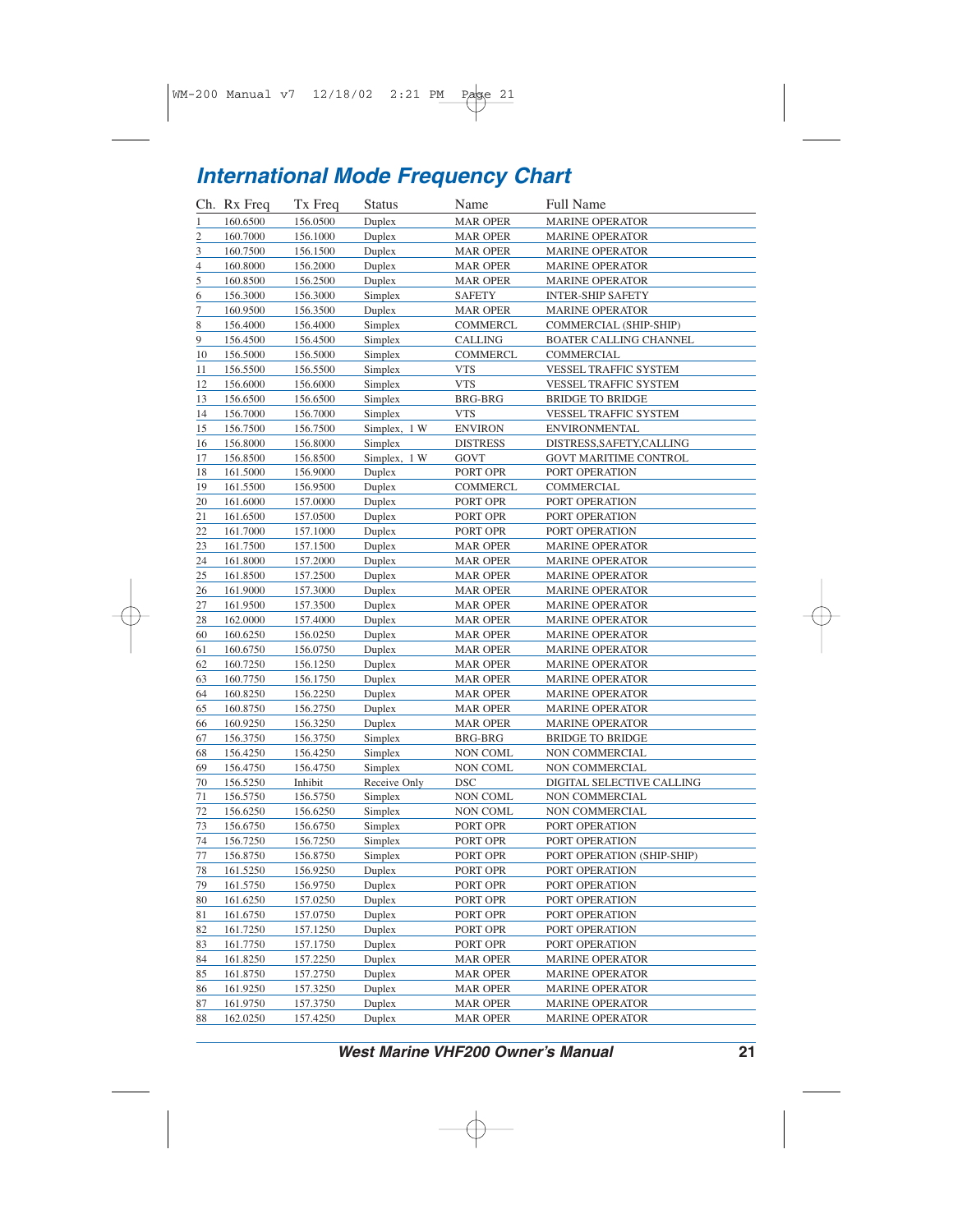## *Canadian Mode Frequency Chart*

|                  | Ch. Rx Freq | Tx Freq  | <b>Status</b> | Name            | <b>Full Name</b>              |
|------------------|-------------|----------|---------------|-----------------|-------------------------------|
| $\overline{1}$   | 160.6500    | 156.0500 | Duplex        | <b>MAR OPER</b> | <b>MARINE OPERATOR</b>        |
| $\overline{2}$   | 160.7000    | 156.1000 | Duplex        | <b>MAR OPER</b> | <b>MARINE OPERATOR</b>        |
| $\overline{3}$   | 160.7500    | 156.1500 | Duplex        | <b>MAR OPER</b> | <b>MARINE OPERATOR</b>        |
| $\overline{4}$   | 156.2000    | 156.2000 | Simplex       | CCG             | <b>COAST GUARD</b>            |
| $\overline{5}$   | 156.2500    | 156.2500 | Simplex       | <b>VTS</b>      | VESSEL TRAFFIC SYSTEM         |
| $6 \overline{6}$ | 156.3000    | 156.3000 | Simplex       | <b>SAFETY</b>   | <b>INTER-SHIP SAFETY</b>      |
| 7                | 156.3500    | 156.3500 | Simplex       | <b>COMMERCL</b> | COMMERCIAL                    |
| 8                | 156.4000    | 156.4000 | Simplex       | <b>COMMERCL</b> | COMMERCIAL                    |
| 9                | 156.4500    | 156.4500 | Simplex       | CALLING         | <b>BOATER CALLING CHANNEL</b> |
| 10               | 156.5000    | 156.5000 | Simplex       | COMMERCL        | COMMERCIAL                    |
| 11               | 156.5500    | 156.5500 | Simplex       | <b>VTS</b>      | VESSEL TRAFFIC SYSTEM         |
| 12               | 156.6000    | 156.6000 | Simplex       | <b>VTS</b>      | VESSEL TRAFFIC SYSTEM         |
| 13               | 156.6500    | 156.6500 | Simplex, 1 W  | <b>BRG-BRG</b>  | <b>BRIDGE TO BRIDGE</b>       |
| 14               | 156.7000    | 156.7000 | Simplex       | <b>VTS</b>      | VESSEL TRAFFIC SYSTEM         |
| 15               | 156.7500    | 156.7500 | Simplex, 1 W  | <b>ENVIRON</b>  | <b>ENVIRONMENTAL</b>          |
| 16               | 156.8000    | 156.8000 | Simplex       | <b>DISTRESS</b> | DISTRESS, SAFETY, CALLING     |
| <u>17</u>        | 156.8500    | 156.8500 | Simplex, 1 W  | <b>SAR</b>      | STATE CONTROL                 |
| 18               | 156.9000    | 156.9000 | Simplex       | <b>COMMERCL</b> | COMMERCIAL                    |
| 19               | 156.9500    | 156.9500 | Simplex       | CCG             | CANADIAN COAST GUARD          |
| 20               | 161.6000    | 157.0000 | Duplex, 1 W   | PORT OPR        | PORT OPERATION                |
| 21               | 157.0500    | 157.0500 | Simplex       | CCG             | <b>COAST GUARD</b>            |
| 22               | 157.1000    | 157.1000 | Simplex       | CCG             | <b>COAST GUARD</b>            |
| 23               | 161.7500    | 157.1500 | Duplex        | CCG             | <b>COAST GUARD</b>            |
| $^{24}$          | 161.8000    | 157.2000 | Duplex        | <b>MAR OPER</b> | <b>MARINE OPERATOR</b>        |
| 25               | 161.8500    | 157.2500 | Duplex        | <b>MAR OPER</b> | <b>MARINE OPERATOR</b>        |
| 26               | 161.9000    | 157.3000 | Duplex        | <b>MAR OPER</b> | <b>MARINE OPERATOR</b>        |
| 27               | 161.9500    | 157.3500 | Duplex        | <b>MAR OPER</b> | <b>MARINE OPERATOR</b>        |
| 28               | 162.0000    | 157.4000 | Duplex        | <b>MAR OPER</b> | <b>MARINE OPERATOR</b>        |
| 60               | 160.6250    | 156.0250 | Duplex        | <b>MAR OPER</b> | <b>MARINE OPERATOR</b>        |
| <u>61</u>        | 156.0750    | 156.0750 | Simplex       | CCG             | <b>COAST GUARD</b>            |
| 62               | 156.1250    | 156.1250 | Simplex       | CCG             | <b>COAST GUARD</b>            |
| 64               | 156.2250    | 156.2250 | Simplex       | <b>MAR OPER</b> | MARINE OPERATOR               |
| 65               | 156.2750    | 156.2750 | Simplex       | <b>RESCUE</b>   | <b>SEARCH AND RESCUE</b>      |
| 66               | 156.3250    | 156.3250 | Simplex, 1 W  | PORT OPR        | PORT OPERATION                |
| 67               | 156.3750    | 156.3750 | Simplex       | <b>BRG-BRG</b>  | <b>BRIDGE TO BRIDGE</b>       |
| 68               | 156.4250    | 156.4250 | Simplex       | <b>NON COML</b> | NON COMMERCIAL                |
| 69               | 156.4750    | 156.4750 | Simplex       | <b>NON COML</b> | NON COMMERCIAL                |
| 70               | 156.5250    | Inhibit  | Receive Only  | <b>DSC</b>      | DIGITAL SELECTIVE CALLING     |
| 71               | 156.5750    | 156.5750 | Simplex       | <b>NON COML</b> | NON COMMERCIAL                |
| 72               | 156.6250    | 156.6250 | Simplex       | <b>NON COML</b> | NON COMMERCIAL                |
| 73               | 156.6750    | 156.6750 | Simplex       | PORT OPR        | PORT OPERATION                |
| 74               | 156.7250    | 156.7250 | Simplex       | PORT OPR        | PORT OPERATION                |
| $\frac{77}{2}$   | 156.8750    | 156.8750 | Simplex, 1 W  | PORT OPR        | PORT OPERATION                |
| 78               | 156.9250    | 156.9250 | Simplex       | SHP-SHP         | <b>INTER SHIP</b>             |
| 79               | 156.9750    | 156.9750 | Simplex       | SHP-SHP         | <b>INTER SHIP</b>             |
| 80               | 157.0250    | 157.0250 | Simplex       | SHP-SHP         | <b>INTER SHIP</b>             |
| 81               | 157.0750    | 157.0750 | Simplex       | CCG             | COAST GUARD                   |
| 82               | 157.1250    | 157.1250 | Simplex       | CCG             | <b>COAST GUARD</b>            |
| 83               | 157.1750    | 157.1750 | Simplex       | CCG             | <b>COAST GUARD</b>            |
| 84               | 161.8250    | 157.2250 | Duplex        | <b>MAR OPER</b> | <b>MARINE OPERATOR</b>        |
| 85               | 161.8750    | 157.2750 | Duplex        | <b>MAR OPER</b> | <b>MARINE OPERATOR</b>        |
| 86               | 161.9250    | 157.3250 | Duplex        | <b>MAR OPER</b> | <b>MARINE OPERATOR</b>        |
| 87               | 161.9750    | 157.3750 | Duplex        | <b>MAR OPER</b> | <b>MARINE OPERATOR</b>        |
| 88               | 162.0250    | 157.4250 | Duplex        | <b>MAR OPER</b> | <b>MARINE OPERATOR</b>        |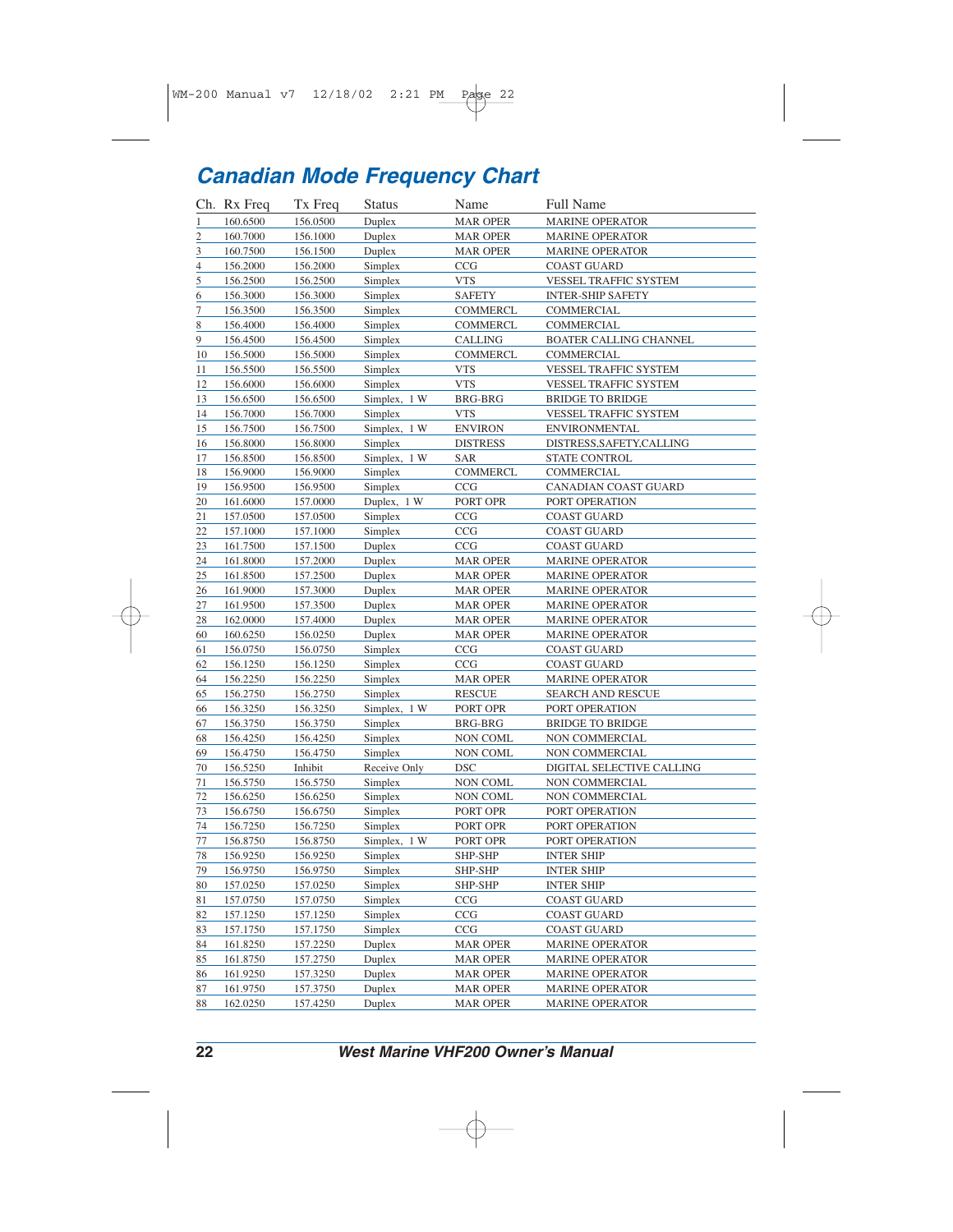## *WX Frequency Chart*

| Channel No. | (MHz)    | Name            |  |
|-------------|----------|-----------------|--|
| WX01        | 162.5500 | WEATHER1        |  |
| WX02        | 162.4000 | WEATHER2        |  |
| WX03        | 162.4750 | WEATHER3        |  |
| WX04        | 162.4250 | WEATHER4        |  |
| WX05        | 162.4500 | <b>WEATHER5</b> |  |
| <b>WX06</b> | 162.5000 | <b>WEATHER6</b> |  |
| <b>WX07</b> | 162.5250 | WEATHER7        |  |
| WX08        | 161.6500 | WEATHER8        |  |
| WX09        | 161.7750 | WEATHER9        |  |
| WX10        | 163.2750 | WEATHR10        |  |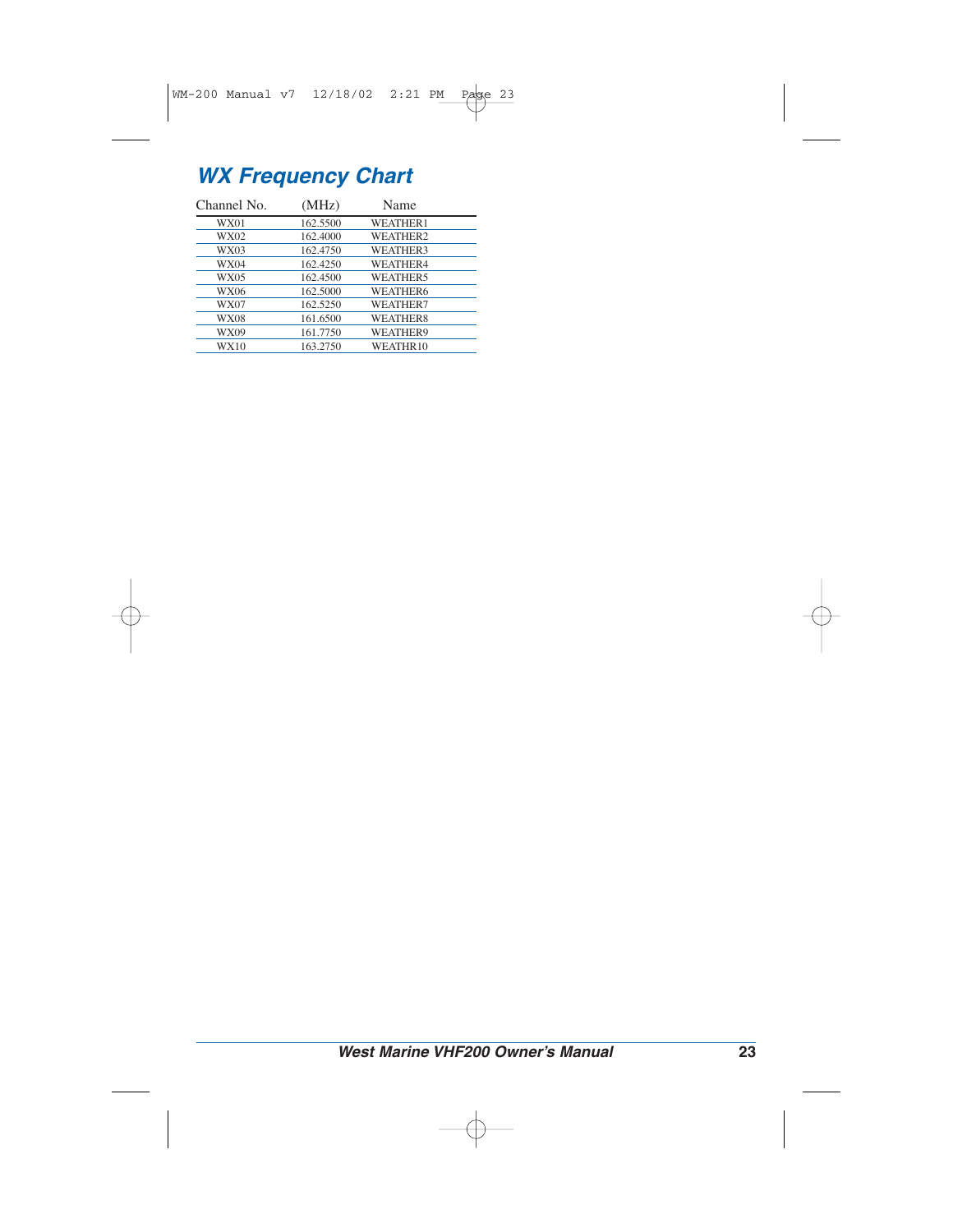#### *Accessories*

| <b>Model</b>      | <b>Description</b>                                  | Order # |
|-------------------|-----------------------------------------------------|---------|
| <b>SWIV200</b>    | Swivel Belt Clip with Button and Mounting Screw     | 3895638 |
| <b>SC200</b>      | 12 Hr. Std. Charger with Bucket and AC power supply | 3895463 |
| DC <sub>200</sub> | DC Cigarette Lighter power supply for Std. Charger  | 3895554 |
| <b>CLIP200</b>    | Fixed Belt Clip with Mounting Screws                | 3895687 |
| <b>BT200</b>      | <b>Alkaline Battery Tray</b>                        | 3895562 |
| <b>BP200</b>      | Nickel Metal Hydride Rechargeable Battery Pack      | 3895497 |
| <b>ANT200</b>     | Flexible Rubber Antenna                             | 3895547 |
|                   |                                                     |         |

#### **Optional Rapid Smart Charger:**

| <b>RSC200</b> | 90 Min. Rapid Smart Charger with AC power supply |  |  | 3895489 |
|---------------|--------------------------------------------------|--|--|---------|
|               |                                                  |  |  |         |

#### *West Marine VHF 200 Radio Specifications*

#### **Dimensions**

| <b>Operating Voltage</b> | $7.2$ Vdc     |
|--------------------------|---------------|
| <b>Battery Capacity</b>  | 1350mAH Ni-mH |
|                          |               |

#### **Transmitter**

| <b>Frequency Range</b>        | 156.025-157.425 |
|-------------------------------|-----------------|
| <b>Output Power</b>           | 5W /1W/ 0.5     |
| Spurious Emission             | 65@5W/55@1W     |
| <b>AF</b> Distortion          | $< 5\%$         |
| Max Deviation                 | $\rm < 5KHz$    |
| <b>Frequency Stability</b>    | $<$ 5ppm        |
| FM Hum & Noise                | $>$ 40dB        |
| Microphone Type               | Condenser       |
| <b>Adjacent Channel Power</b> | $> 70$ dBc      |
| <b>Current Drain</b>          | 1.5A/0.7A       |
|                               |                 |

#### **Receiver**

| 56.050-163.275 |
|----------------|
| 0.2uV          |
| $> 70$ dBc     |
| $>65$ dBc      |
| $> 70$ dBc     |
| 0.5W           |
| 8 Ohm          |
|                |

**Performance specifications are nominal value, unless otherwise indicated, and are subject to change without notice.**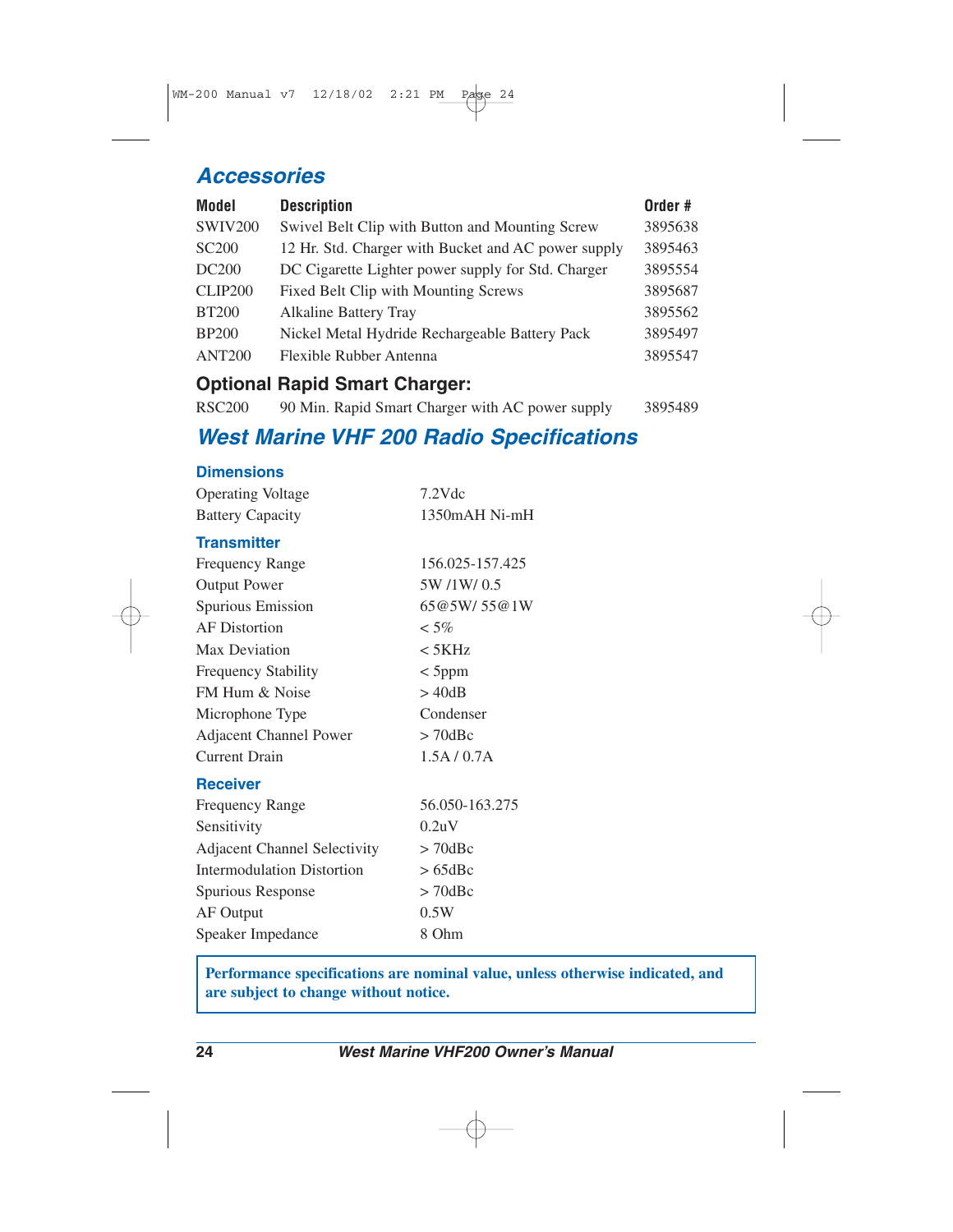**Warning:** Your West Marine VHF200 generates RF electromagnetic energy when transmitting. This radio was designed to meet the FCC's rules and regulations for the maximum permissible exposure to radio frequency energy. This design was tested and found to be compliant to the strict requirements established by the FCC.

This radio was designed for and is classified as "Occupational Use Only", meaning it must be used only during the course of employment by individuals aware of the hazards, and the ways to minimize such hazards. This radio is not intended for use by the "General Population" in an uncontrolled environment. It's use is restricted to work related operations only where the radio operator must have the knowledge to control his or her exposure conditions for satisfying the higher exposure limit allowed for Occupational Users.

**Caution:** It is up to the user to properly operate this transmitter to ensure safe operation. Please adhere to the following to ensure that your exposure to RF electromagnetic energy is within the FCC allowable limits:

- DO NOT operate the radio without a proper antenna attached, as this may damage the radio and may also cause you to exceed FCC RF exposure limits. A proper antenna is the antenna supplied with this radio by the manufacturer or an antenna specifically authorized by the manufacturer to use with this radio.
- DO NOT transmit for more than 50% of the total radio use time. Transmitting more than 50% of the time can cause FCC RF exposure compliance requirements to be exceeded. The radio is transmitting when the "TX indicator" is displayed on the screen. You can cause the

radio to transmit by pressing the "PTT" switch

- ALWAYS maintain at least a 1-inch (2.5 cm) separation distance between your body (including the face and eyes) and any surface of the radio.
- NEVER allow the antenna to touch the human body or to come within 1 inch when the transmitter is active.
- NEVER allow children to operate the radio without adult supervision and the knowledge of the following safety guidelines.

This radio is approved for use with the specific belt-clip tested for body-worn SAR compliance. Other belt clips or body-worn accessories may not comply and should be avoided.

**Notice:** This equipment has been tested and found to comply with the limits for a Class B digital device, pursuant to Part 15 of the FCC Rules. These limits are designed to provide reasonable protection against harmful interference in a residential installation. This equipment generates, uses and can radiate radio frequency energy and, if not installed and used in accordance with the instructions, may cause harmful interference to radio communications. However, there is no guarantee that interference will not occur in a particular installation. If this equipment does cause harmful interference to radio or television reception, which can be determined by turning the equipment off and on, the user is encouraged to try to correct the interference by one or more of the following measures:

- Increase the separation between the equipment and receiver.
- Connect the equipment into an outlet on a circuit different from that to which the receiver is connected.
- Consult the dealer or an experienced marine electronics technician for help.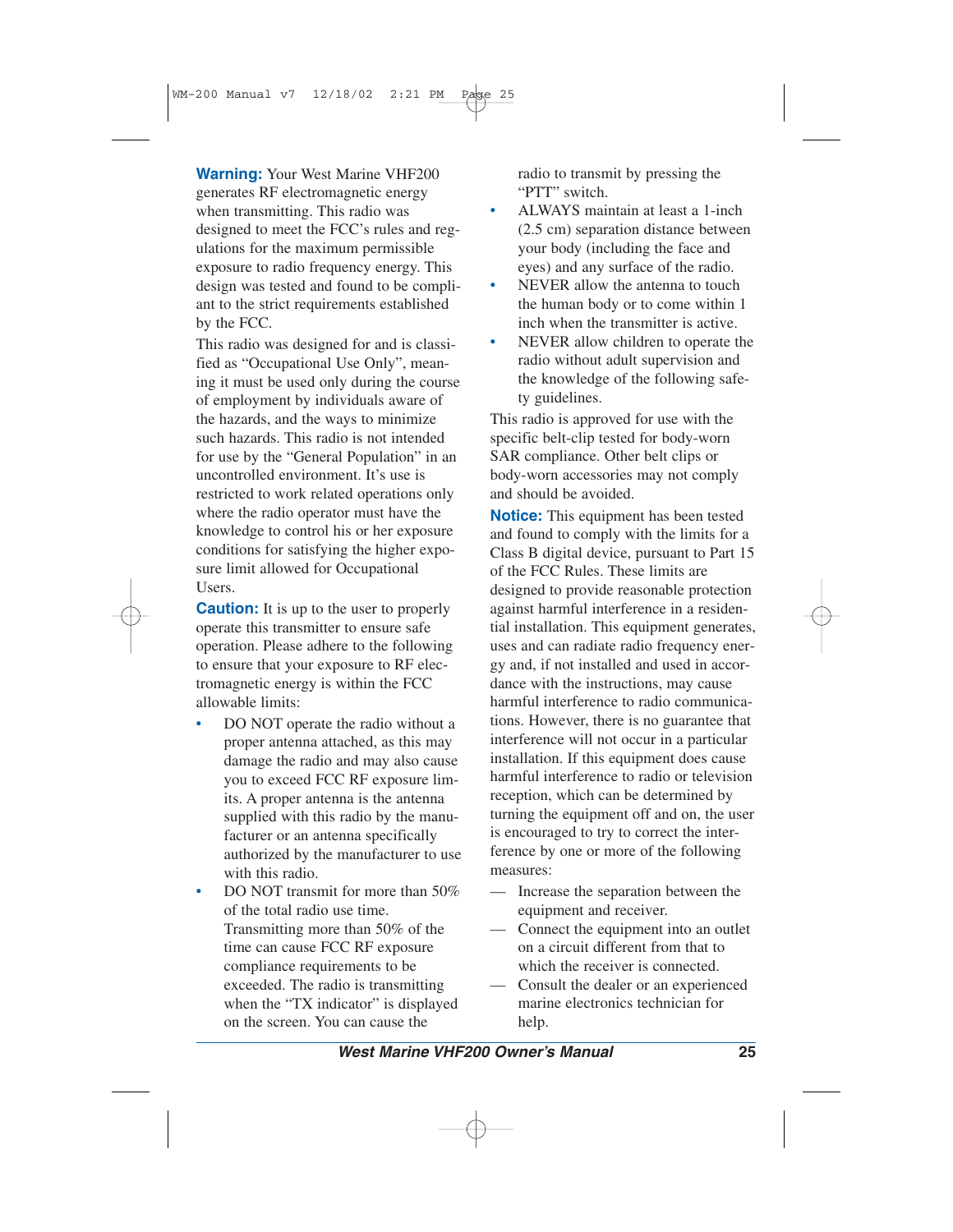#### *24. Emergency Communications*

One of the most important reasons to have a VHF radio on board your boat is so you can make distress calls to rescue agencies like the US Coast Guard, State Boating Authorities, County Sheriffs, and towing organizations. There are three acknowledged levels of severity when making an emergency call, and it's important to know what to do if you should have to make an emergency call, and what to do if you hear one.

An excellent source for information on marine communications is Chapman Piloting, Seamanship, and Small Boat Handling. We recommend that you consult Chapman's for more information, and also consult the web at one of the following web sites:

www.boatingsafety.com

www.boatsafe.com/nauticalknowhow/radi o.htm

#### **Mayday for Distress Communications**

Mayday calls are only for when your vessel or crew face "grave and imminent danger, and immediate help is required". Therefore, you should not transmit a Mayday call unless you're likely to lose a life or your boat.

#### **Procedure for making a Distress Call:**

Select Channel 16 and high transmit power.

Transmit as follows:

- 1. "Mayday, Mayday, Mayday".
- 2. "This is (Name of Vessel)". Repeat three times.
- 3. "(Your call sign or other indication of the vessel)". Repeat three times.
- 4. "Located at (your position)". The position can be in latitude and longitude, or can be in reference to a known object. Be specific. "Near a Red buoy" or "South of the Lighthouse" is too easy to misinterpret.
- 5. State "(The nature of the distress and assistance required.)". Examples: taking on water, medical emergency, fire, dismasting, aground in surf.
- 6. State "(Any other information which might facilitate the rescue)". Examples: # of adults and children on board, other communications devices, life raft on board, color of vessel, size of vessel, # of injuries, type of help or equipment needed.

After making a Mayday call, allow the Coast Guard, other rescue agencies, or other boaters to contact you. If you don't hear from anyone in a minute, repeat your message.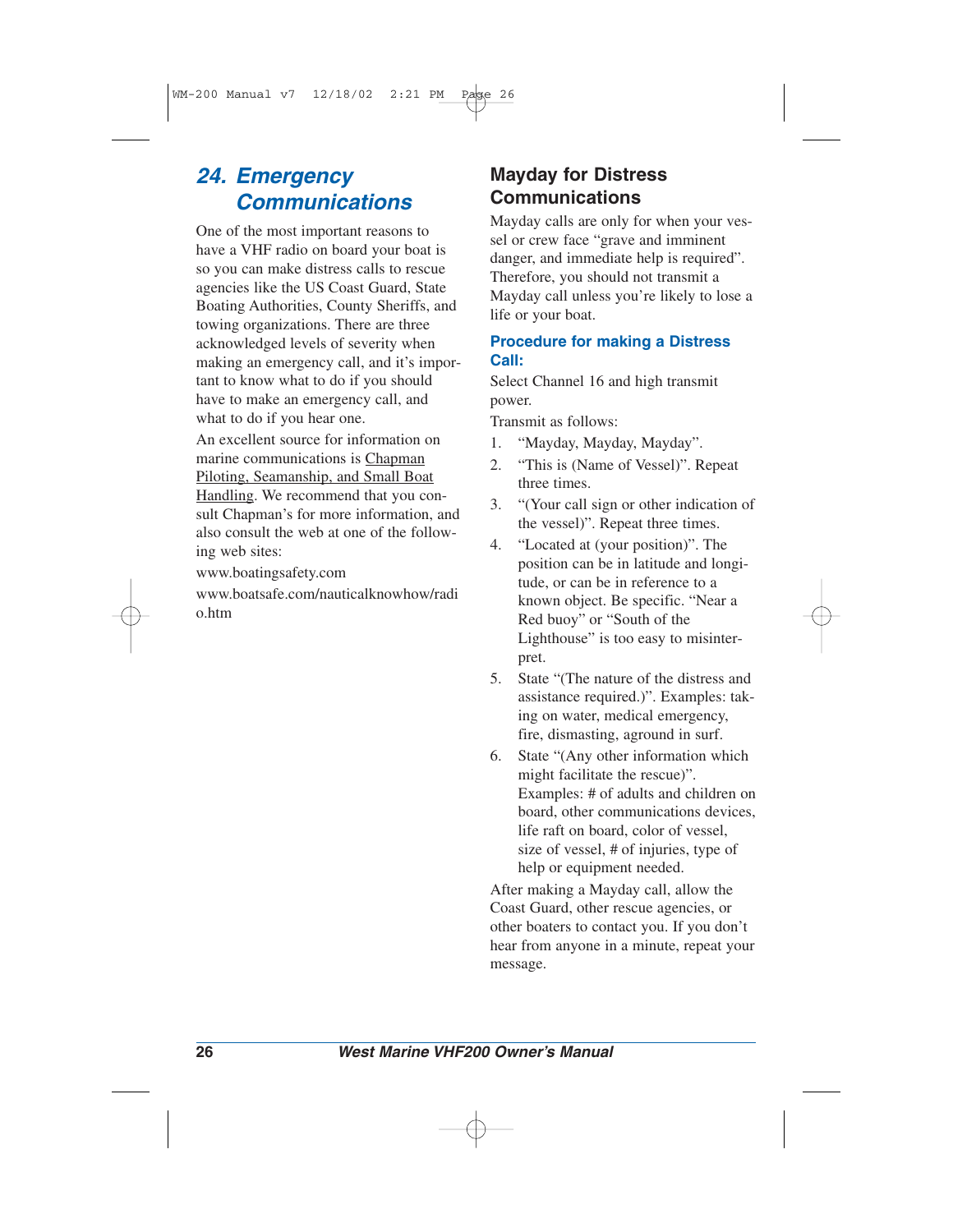#### **Pan Pan for Urgency Messages**

Since Mayday calls are only for "grave and imminent danger", what should you say if you're aground, or lost, or running low on fuel? Ordinary calls for assistance can use the urgency signal "Pan Pan" (pronounced pon pon).

#### **Procedure for making an Urgency Call:**

Select Channel 16 and high transmit power.

Transmit as follows:

- 1. "Pan-Pan, Pan-Pan, Pan-Pan".
- 2. "This is (Name of Vessel)".
- 3. "(Your call sign or other indication of the vessel)".
- 4. "Located at (your position)". The position can be in latitude and longitude, or can be in reference to a known object. Be specific. "Near a Red buoy" or "South of the Lighthouse" is too easy to misinterpret.
- 5. State "(The nature of the distress and assistance required.)". Examples: aground, require medical assistance, lost, out of fuel, engine problems.

Since these calls do not normally require immediate response, it's common to make contact with a rescue agency or another boat and shift to a working frequency like Channel 6 (Intership Safety Channel) or Channel 22 (Coast Guard Working Channel).

#### **Boat to Boat Calls**

When calling another boater, here are some tips to keep in mind:

- 1. Monitor Channel 16 for traffic before you begin to transmit. This is especially important if there is an emergency in your area, and Channel 16 is being used for emergency communications.
- 2. Keep your communication on Channel 16 as brief as possible. It's a party line; only one boat in your area can use it at a time.
- 3. If Channel 16 is clear, say "Osprey" (Name of other vessel), "this is Mildew (name of your vessel). Over." First say their boat name, then say your boat name.
- 4. They should respond "Mildew, this is Osprey. Switch to Channel 68. Over."
- 5. You respond "This is Mildew, switching to Channel 68. Out."

Both operators would then change to Channel 68 (or one of the other ship to ship channels like 9, 69, 71, 72, or 78) and continue their conversation, assuming the channel was free. When the conversation is complete, both boats would switch back to monitoring Channel 16.

You can also monitor a channel other than Channel 16 for traffic related to fishing, a boat regatta, or other event. Dual or Triple Watch will be helpful, since they allow you to hear hailing calls on Channel 16, while listening to conversations that interest you.